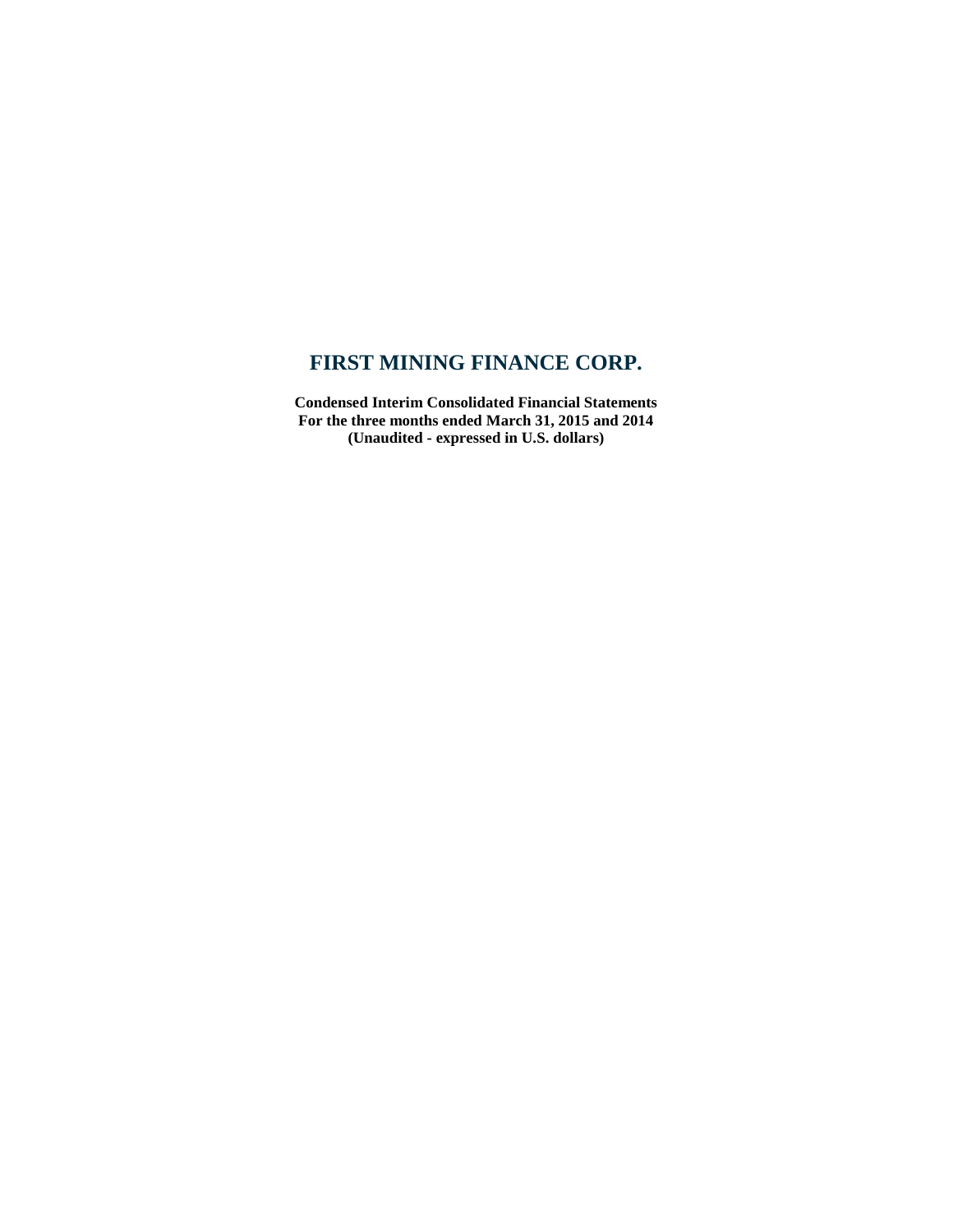# CONDENSED INTERIM CONSOLIDATED STATEMENTS OF FINANCIAL POSITION

AS AT MARCH 31, 2015 AND DECEMBER 31, 2014

(Unaudited - expressed in U.S. dollars)

|                                                    | March 31,        |     | December 31, |
|----------------------------------------------------|------------------|-----|--------------|
|                                                    | 2015             |     | 2014         |
| <b>ASSETS</b>                                      |                  |     |              |
| <b>Current</b>                                     |                  |     |              |
| Cash and cash equivalents (Note 5)                 | \$<br>5,380,618  | -\$ | 34,406       |
| Restricted cash (Note 6)                           |                  |     | 2,347,873    |
| Receivables and prepaid expenditures (Note 7)      | 55,451           |     | 35,007       |
| Marketable securities (Note 8)                     | 8,830            |     |              |
| <b>Total current assets</b>                        | 5,444,899        |     | 2,417,286    |
|                                                    |                  |     |              |
| Non-current                                        |                  |     |              |
| Mineral properties (Note 9)                        | 6,050,576        |     | 5,657,669    |
| Equipment (Note 10)                                | 3,673            |     | 5,186        |
| Value-added tax (Note 11)                          | 148,944          |     | 150,926      |
| <b>Total non-current assets</b>                    | 6,203,193        |     | 5,813,781    |
| <b>TOTAL ASSETS</b>                                | \$<br>11,648,092 | \$  | 8,231,067    |
| <b>LIABILITIES</b>                                 |                  |     |              |
| Current                                            |                  |     |              |
| Accounts payable and accrued liabilities (Note 12) | \$<br>384,995    | \$  | 1,096,522    |
| Loans payable (Note 13)                            | 1,059,412        |     | 539,686      |
| <b>Total liabilities</b>                           | 1,444,407        |     | 1,636,208    |
| <b>SHAREHOLDERS' EQUITY</b>                        |                  |     |              |
| Capital stock (Note 14)                            | 15,456,927       |     | 8,792,917    |
| Shares to be issued (Note 6)                       |                  |     | 2,347,873    |
| Share-based payment reserve                        | 908,991          |     | 275,542      |
| Accumulated deficit                                | (6, 162, 233)    |     | (4,821,473)  |
| Total shareholders' equity                         | 10,203,685       |     | 6,594,859    |
| TOTAL LIABILITIES AND SHAREHOLDERS' EQUITY         | \$<br>11,648,092 | \$  | 8,231,067    |

## **Subsequent events (Note 20)**

The condensed interim consolidated financial statements were authorized for issue by the Board of Directors:

Signed: "Keith Neumeyer", Director Signed: "Raymond Polman", Director

The accompanying notes are an integral part of these condensed interim consolidated financial statements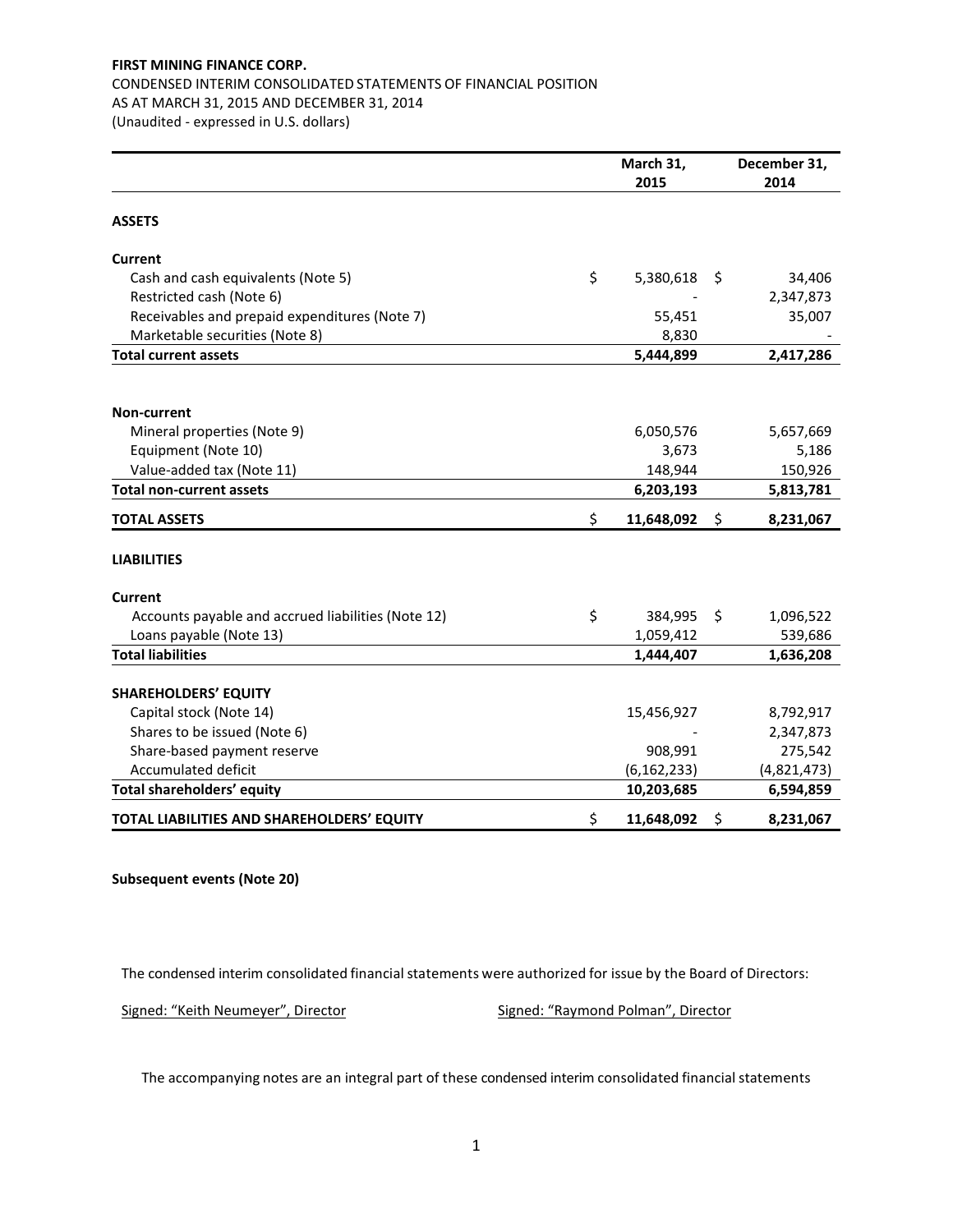# CONDENSED INTERIM CONSOLIDATED STATEMENTS OF COMPREHENSIVE LOSS

FOR THE THREE MONTHS ENDED MARCH 31, 2015 AND 2014

(Unaudited - expressed in U.S. dollars)

|                                                       | Three months ended March 31, |     |            |  |  |  |  |
|-------------------------------------------------------|------------------------------|-----|------------|--|--|--|--|
|                                                       | 2015                         |     | 2014       |  |  |  |  |
| <b>GENERAL AND ADMINISTRATION EXPENSES</b>            |                              |     |            |  |  |  |  |
| Administrative and office                             | \$<br>12,807                 | -\$ | 1,623      |  |  |  |  |
| Depreciation (Note 10)                                | 1,513                        |     | 2,268      |  |  |  |  |
| Investor relations                                    | 3,109                        |     |            |  |  |  |  |
| Professional fees                                     | 67,022                       |     | 22,195     |  |  |  |  |
| Reconnaissance expense and sundry exploration         | 20,625                       |     | 53,993     |  |  |  |  |
| Salaries and consultants                              | 55,592                       |     | 36,195     |  |  |  |  |
| Share-based payments (Note 14(d))                     | 549,985                      |     |            |  |  |  |  |
| Transfer agent and filing fees                        | 1,857                        |     | 3,435      |  |  |  |  |
| Travel                                                | 45,163                       |     | 1,662      |  |  |  |  |
| Total general and administrative expenses             | 757,673                      |     | 121,371    |  |  |  |  |
| Charge related to public company listing (Note 4)     | 516,197                      |     |            |  |  |  |  |
| Gain on debt settlement (Note 14(b))                  | (77, 436)                    |     |            |  |  |  |  |
| Gain on fair value adjustment of derivative liability |                              |     | (29,660)   |  |  |  |  |
| Foreign exchange loss (gain)                          | 123,843                      |     | (16,995)   |  |  |  |  |
| Interest and other expenses                           | 20,483                       |     | 4,901      |  |  |  |  |
| Net loss and comprehensive loss for the period        | \$<br>1,340,760              | \$  | 79,617     |  |  |  |  |
| Basic and diluted loss per common share               | \$<br>(0.03)                 | \$  | (0.00)     |  |  |  |  |
| Weighted average number of common shares outstanding  | 46,361,409                   |     | 26,600,345 |  |  |  |  |

**Related party transactions (Note 16)**

The accompanying notes are an integral part of these condensed interim consolidated financial statements.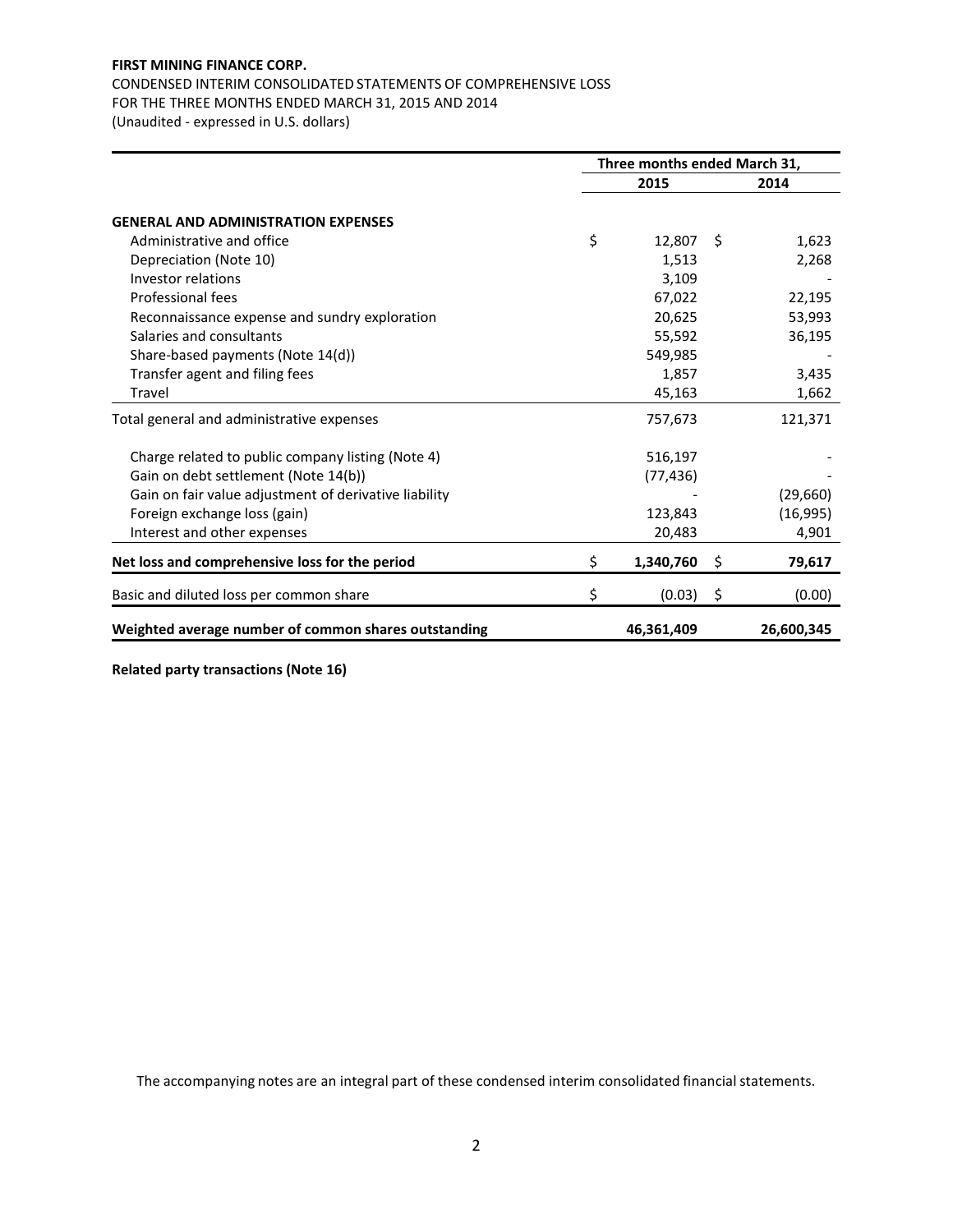# CONDENSED INTERIM CONSOLIDATED STATEMENTS OF CASH FLOWS FOR THE THREE MONTHS ENDED MARCH 31, 2015 AND 2014

(Unaudited - expressed in U.S. dollars)

|                                                                         | Three months ended March 31, |                  |    |            |  |  |
|-------------------------------------------------------------------------|------------------------------|------------------|----|------------|--|--|
|                                                                         |                              | 2015             |    | 2014       |  |  |
| Cash flows from operating activities                                    |                              |                  |    |            |  |  |
| Net loss for the period                                                 | \$                           | $(1,340,760)$ \$ |    | (79, 617)  |  |  |
| Items not affecting cash:                                               |                              |                  |    |            |  |  |
| Depreciation (Note 10)                                                  |                              | 1,513            |    | 2,268      |  |  |
| Gain on fair value adjustment to derivative liability                   |                              |                  |    | (29,660)   |  |  |
| Charge related to public company listing (Note 4)                       |                              | 516,197          |    |            |  |  |
| <b>Financing costs</b>                                                  |                              | 19,726           |    | 4,704      |  |  |
| Unrealized foreign exchange gain                                        |                              |                  |    | (2, 345)   |  |  |
| Share-based payments (Note 14(d))                                       |                              | 549,985          |    |            |  |  |
| Changes in non-cash working capital items:                              |                              |                  |    |            |  |  |
| Receivables and prepaid expenditures                                    |                              | (18, 377)        |    | 9,455      |  |  |
| Accounts payables and accrued liabilities                               |                              | (391, 601)       |    | (70, 267)  |  |  |
| Total cash used in operating activities                                 |                              | (663, 317)       |    | (165, 462) |  |  |
|                                                                         |                              |                  |    |            |  |  |
| Cash flows from investing activities                                    |                              |                  |    |            |  |  |
| Mineral property expenditures net of option payments recovered (Note 9) |                              | (401, 737)       |    | (106, 385) |  |  |
| Value added tax incurred                                                |                              | 1,982            |    | 5,075      |  |  |
| Total cash used in investing activities                                 |                              | (399, 755)       |    | (101, 310) |  |  |
| Cash flows from financing activities                                    |                              |                  |    |            |  |  |
| Issuance of shares for cash (Note 14(b))                                |                              | 3,958,825        |    |            |  |  |
| Share issue costs                                                       |                              | (431, 423)       |    |            |  |  |
| Release of restricted cash (Note 6)                                     |                              | 2,347,873        |    |            |  |  |
| Cash acquired in reverse takeover net of acquisition costs (Note 4)     |                              | 34,009           |    |            |  |  |
| Proceeds from promissory notes issued (Note 13)                         |                              | 500,000          |    | 350,000    |  |  |
| Total cash provided by financing activities                             |                              | 6,409,284        |    | 350,000    |  |  |
|                                                                         |                              |                  |    |            |  |  |
| Change in cash and cash equivalents                                     |                              | 5,346,212        |    | 83,228     |  |  |
| Cash and cash equivalents, beginning                                    |                              | 34,406           |    | 30,742     |  |  |
| Cash and cash equivalents, ending                                       | \$                           | 5,380,618        | \$ | 113,970    |  |  |

**Supplemental cash flow information (Note 17)**

The accompanying notes are an integral part of these condensed interim consolidated financial statements.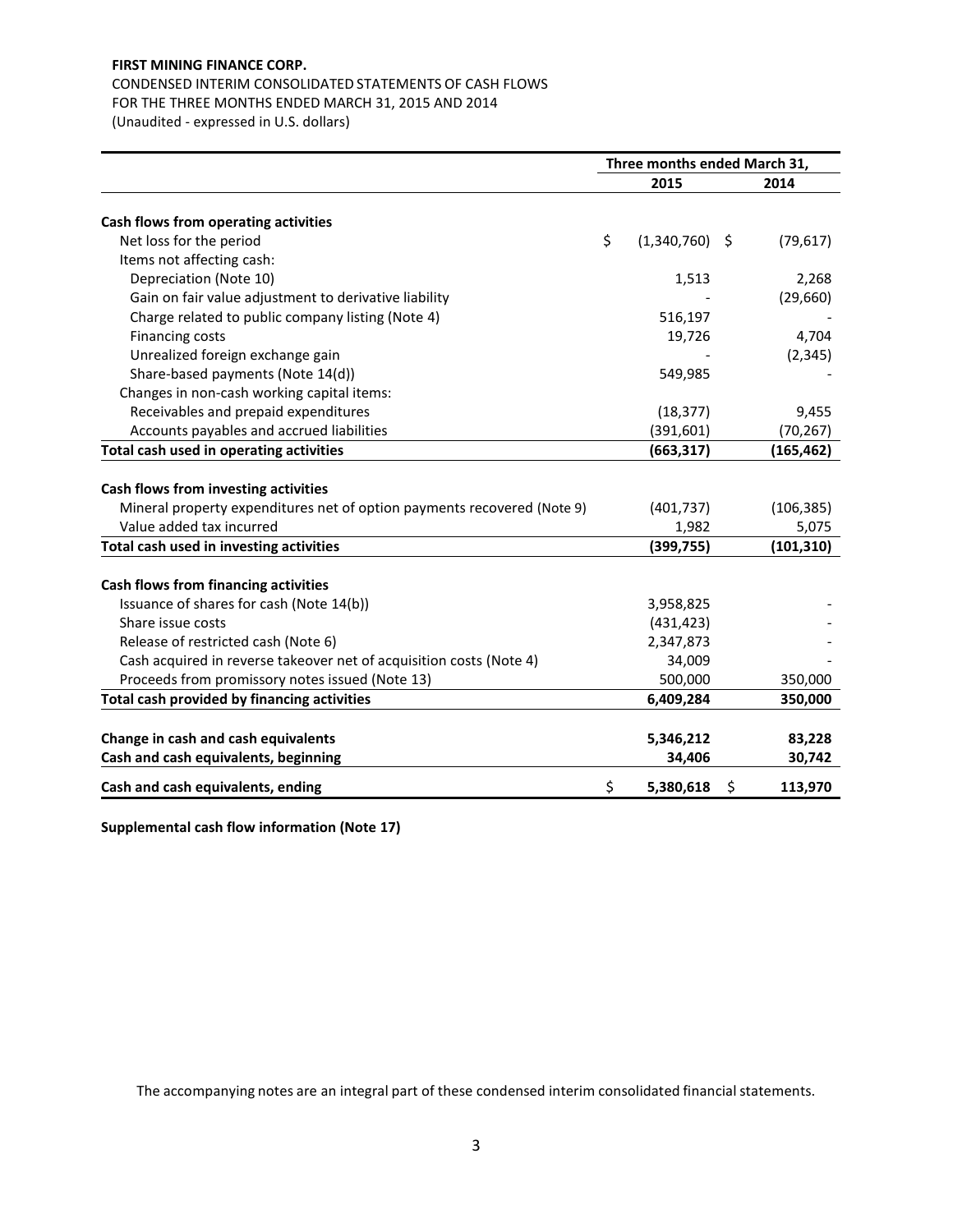CONDENSED INTERIM CONSOLIDATED STATEMENTS OF CHANGES IN EQUITY FOR THE THREE MONTHS ENDED MARCH 31, 2015 AND 2014 (Unaudited - expressed in U.S. dollars)

|                                                   | Number of     |   |                      |    |                  |      | Share-based  |   |                          |   |             |
|---------------------------------------------------|---------------|---|----------------------|----|------------------|------|--------------|---|--------------------------|---|-------------|
|                                                   | common        |   |                      |    | <b>Shares to</b> |      | payment      |   | <b>Accumulated</b>       |   |             |
|                                                   | shares        |   | <b>Capital stock</b> |    | be issued        |      | reserve      |   | deficit                  |   | Total       |
| Balance as at December 31, 2013                   | 26,600,345    | S | 4,613,348            | s  | $\sim$           | - \$ | 275,542      | S | (4, 166, 816)            | S | 722,074     |
| Loss for the period                               |               |   |                      |    |                  |      |              |   | (79, 617)                |   | (79, 617)   |
| Balance as at March 31, 2014                      | 26,600,345    |   | 4,613,348            | \$ |                  |      | 275,542      |   | $(4,246,433)$ \$         |   | 642,457     |
|                                                   |               |   |                      |    |                  |      |              |   |                          |   |             |
| Balance as at December 31, 2014                   | 46,083,730 \$ |   | $8,792,917$ \$       |    | 2,347,873        | -S   | $275,542$ \$ |   | $(4,821,473)$ \$         |   | 6,594,859   |
| Shares issued from private placement (Note 14(b)) | 12,562,412    |   | 3,958,825            |    |                  |      |              |   | $\overline{\phantom{0}}$ |   | 3,958,825   |
| Less: issue costs – cash                          |               |   | (431, 423)           |    |                  |      |              |   | $\overline{\phantom{a}}$ |   | (431, 423)  |
| Issue costs – non-cash (Note $14(c)$ )            |               |   | (83, 464)            |    |                  |      | 83,464       |   |                          |   |             |
| Conversion of subscription receipts (Note 6)      | 10,895,000    |   | 2,347,873            |    | (2,347,873)      |      |              |   |                          |   |             |
| Shares issued on settlement of debt (Note 14(b))  | 1,533,185     |   | 341,985              |    |                  |      |              |   | $\overline{\phantom{a}}$ |   | 341,985     |
| Shares of Albion at RTO (Note 4)                  | 2,692,124     |   | 530,214              |    |                  |      |              |   |                          |   | 530,214     |
| Share-based payments (Note 14(d))                 |               |   |                      |    |                  |      | 549,985      |   |                          |   | 549,985     |
| Loss for the period                               |               |   |                      |    |                  |      |              |   | (1,340,760)              |   | (1,340,760) |
| Balance as at March 31, 2015                      | 73,766,451    | S | 15,456,927           | S  | $\blacksquare$   | .S   | 908,991      |   | (6, 162, 233)            |   | 10,203,685  |

The accompanying notes are an integral part of these condensed interim consolidated financial statements.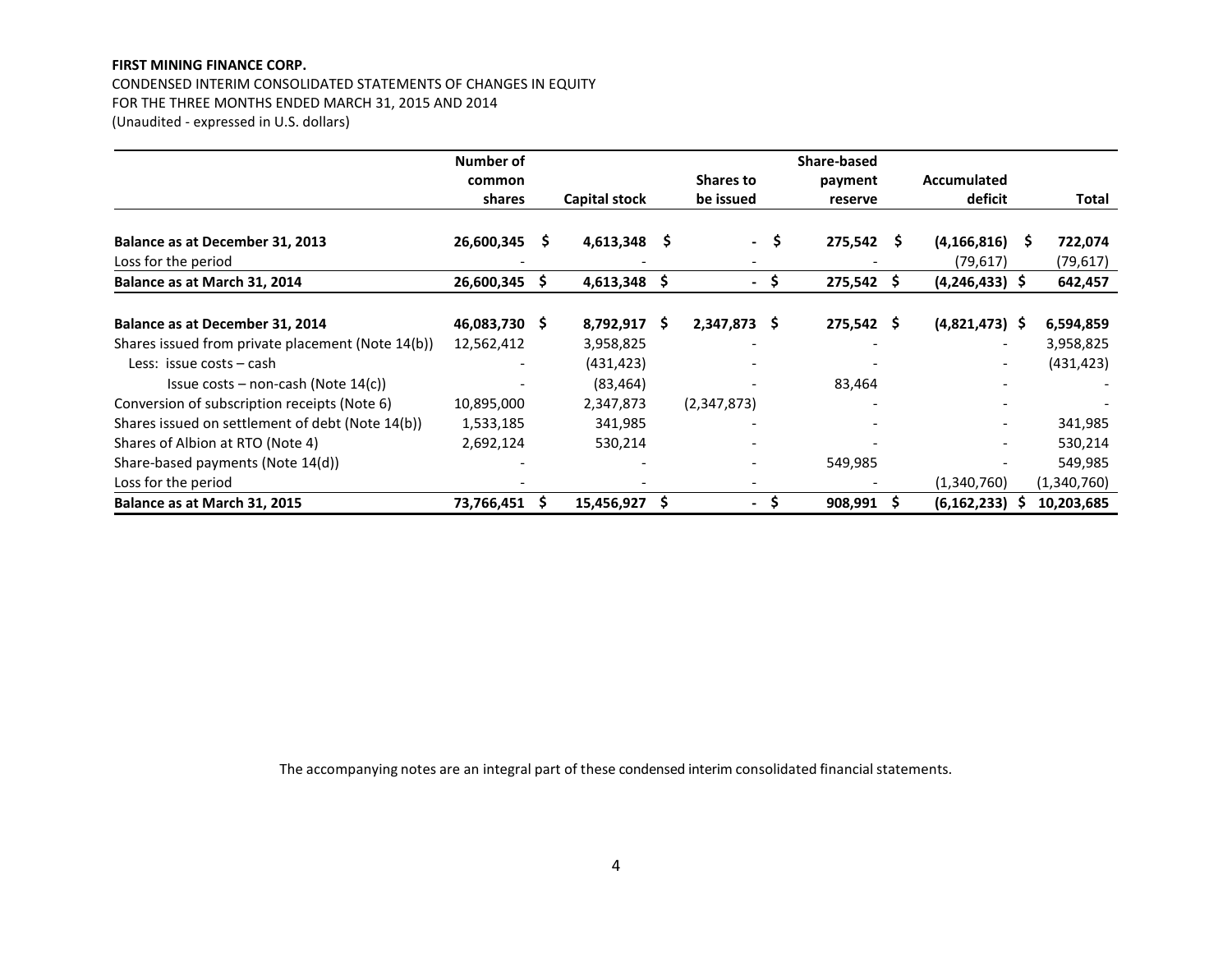## **1. NATURE OF OPERATIONS**

First Mining Finance Corp. (formerly Albion Petroleum Ltd. ("Albion")) (the "Company" or "First Mining") was incorporated pursuant to the provisions of the Business Corporations Act (Alberta) on April 4, 2005 and completed its initial public offering as a Capital Pool Company ("CPC") on September 30, 2005. As a CPC, the Company's only business had been to identify and evaluate businesses or assets with a view of completing a Qualifying Transaction.

On March 30, 2015, the Company completed the acquisition of all of the issued and outstanding shares of a private company, KCP Minerals Inc. ("KCP") (formerly Sundance Minerals Ltd. ("Sundance")) through a reverse takeover arrangement (the "RTO"), constituting its Qualifying Transaction under the applicable policies of the TSX Venture Exchange ("TSXV"). Upon completion of the RTO, the shareholders of KCP obtained control of the consolidated entity. Under the purchase method of accounting, KCP has been identified as the acquirer, and accordingly the entity is considered to be a continuation of KCP with the net assets of the Company at the date of the RTO deemed to have been acquired by KCP (Note 4). The consolidated financial statements for the three months ended March 31, 2015 include the results of operations of KCP from January 1, 2015 and of the Company from March 30, 2015, the date of the RTO. The comparative figures are those of KCP.

The Company's principal activities include the acquisition, exploration and evaluation of mineral properties. The Company is currently undertaking exploration activities primarily in Mexico.

The registered office of First Mining is Suite 1805 - 925 West Georgia Street, Vancouver, BC V6C 3L2.

First Mining trades on the TSX Venture Exchange under the symbol "FF".

## **2. BASIS OF PRESENTATION**

These condensed interim consolidated financial statements have been prepared in accordance with International Financial Reporting Standards ("IFRS") applicable to the preparation of interim financial statements, including IAS 34, Interim Financial Reporting. The condensed interim consolidated financial statements should be read in conjunction with the annual consolidated financial statements of KCP for the year ended December 31, 2014, which have been prepared in accordance with IFRS.

These consolidated financial statements have been prepared on an historical cost basis, except for financial instruments classified as fair value through profit or loss, which are stated at their fair value. The consolidated financial statements are presented in US dollars, which is the functional and presentation currency of the Company and all of its subsidiaries.

The Company uses the same accounting policies and methods of computation as in the annual consolidated financial statements of KCP for the year ended December 31, 2014.

The preparation of interim financial statements requires management to make judgments, estimates and assumptions that affect the application of accounting policies and the reported amounts of assets and liabilities, income and expense. Actual results may differ from these estimates.

These condensed interim consolidated financial statements were approved for issue by the Board of Directors on May 29, 2015.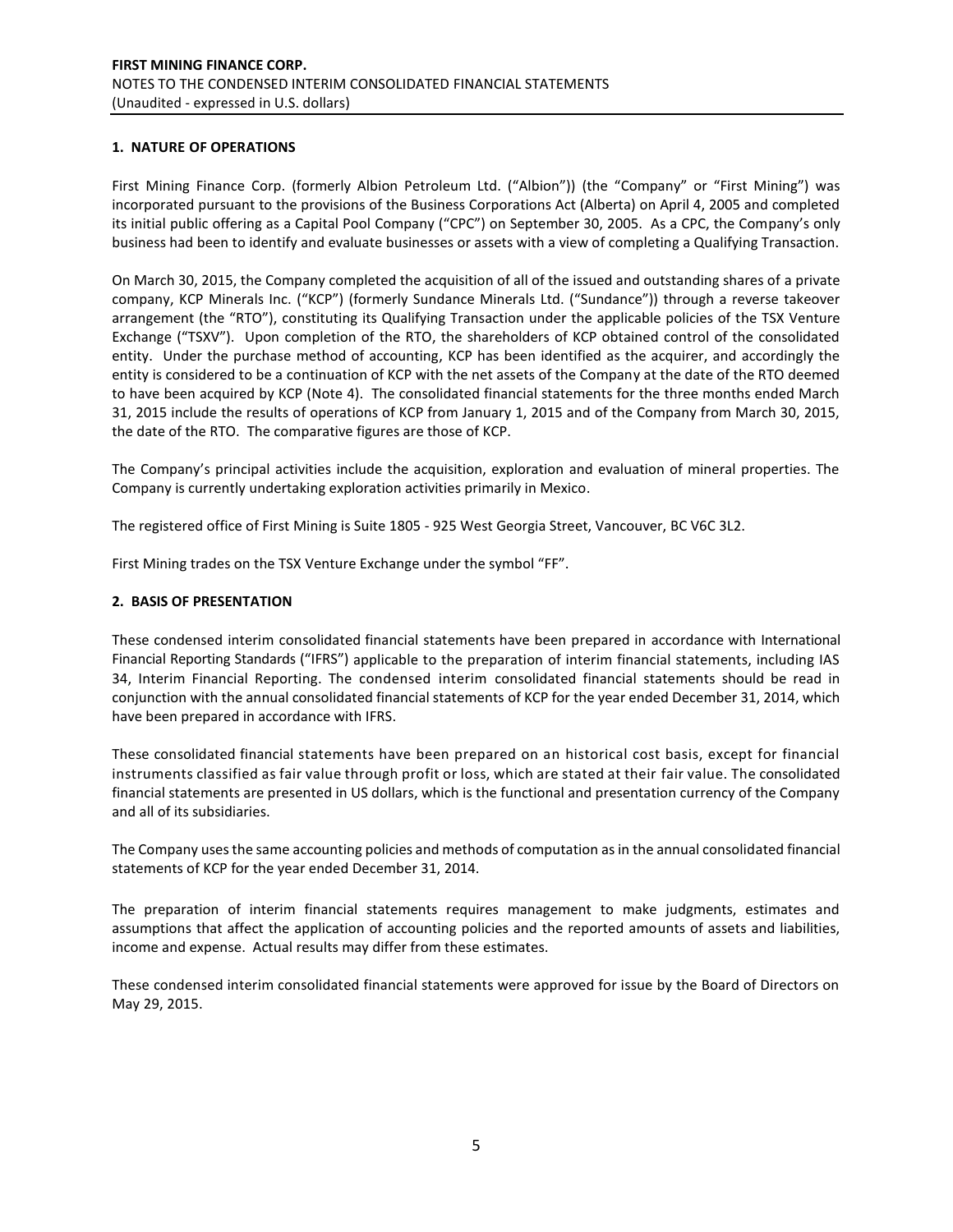## **3. ACCOUNTING STANDARDS ISSUED BUT NOT YET APPLIED**

IFRS 9, *Financial Instruments*, was issued in July 2014 and replaces IAS 39 Financial Instruments: Recognition and Measurement. IFRS 9 was developed in phases by the IASB. As a result there are a number of transition options and requirements in relation to earlier versions of IFRS 9 prior to the mandatory effective date of IFRS 9 in its entirety. IFRS 9 is mandatory for annual periods beginning on or after January 1, 2018. IFRS 9 includes requirements for classification and measurement of financial assets and financial liabilities; impairment methodology for financial instruments; and general hedge accounting. IFRS 9 has specific requirements for whether debt instruments are accounted for at amortized cost, fair value through other comprehensive income or fair value through profit or loss. IFRS 9 requires equity instruments to be measured at fair value through profit or loss unless an irrevocable election for use of fair value through other comprehensive income which results in changes in fair value not being recycled through the income statement. The Company has not adopted IFRS 9 and has not completed its assessment of the impact of this standard.

## **4. REVERSE TAKEOVER TRANSACTION**

On July 1, 2014, Albion and Sundance entered into an Arrangement Agreement ("Arrangement"), whereby Albion would acquire all of the issued and outstanding shares of Sundance, in exchange for shares of the resulting entity.

On March 11, 2015, Sundance was renamed as KCP and on March 30, 2015, Albion completed the acquisition of all of the issued and outstanding shares of KCP on a 1:1 basis, constituting a qualifying transaction under the applicable policies of the TSX Venture Exchange. On the same day, Albion was renamed as First Mining. Prior to completion of the transaction, Albion consolidated all of its issued and outstanding shares on a four-for-one basis.

In accordance with IFRS 3, Business Combinations ("IFRS 3"), the substance of the transaction was a reverse takeover ("RTO") of a non-operating company. The transaction does not constitute a business combination since Albion does not meet the definition of a business under IFRS 3. As a result, the transaction is accounted for as an asset acquisition with KCP being identified as the acquirer (legal subsidiary) and Albion being treated as the accounting subsidiary (legal parent) with the transaction being measured at the fair value of the equity consideration issued to Albion.

| Category                                                            |          |
|---------------------------------------------------------------------|----------|
| Cash and cash equivalents                                           | 73,497   |
| Accounts receivable                                                 | 2,067    |
| Accounts payable and accrued liabilities                            | (22,059) |
| Net assets acquired                                                 | 53,505   |
|                                                                     |          |
| Fair value of 2,692,124 shares issued by KCP at CAD\$0.25 per share | 530,214  |
|                                                                     |          |
| Fair value of consideration paid in excess of net assets acquired   | 476,709  |
| Transaction costs related to acquisition                            | 39,488   |
| Charge related to public company listing                            | 516,197  |

The consideration received was the fair value of the net assets of Albion, which on March 30, 2015 was \$53,505. The amount was calculated as follows:

#### **5. CASH AND CASH EQUIVALENTS**

Cash consists of deposits at banks earning interest at floating rates based on daily bank deposit rates. Cash equivalents include demand deposits with financial institutions and other short-term, highly liquid investments with original maturities of three months or less. As at March 31, 2015 and December 31, 2014, all cash and cash equivalents were deposits at banks with major balances held in Canadian chartered banks and a Mexican bank.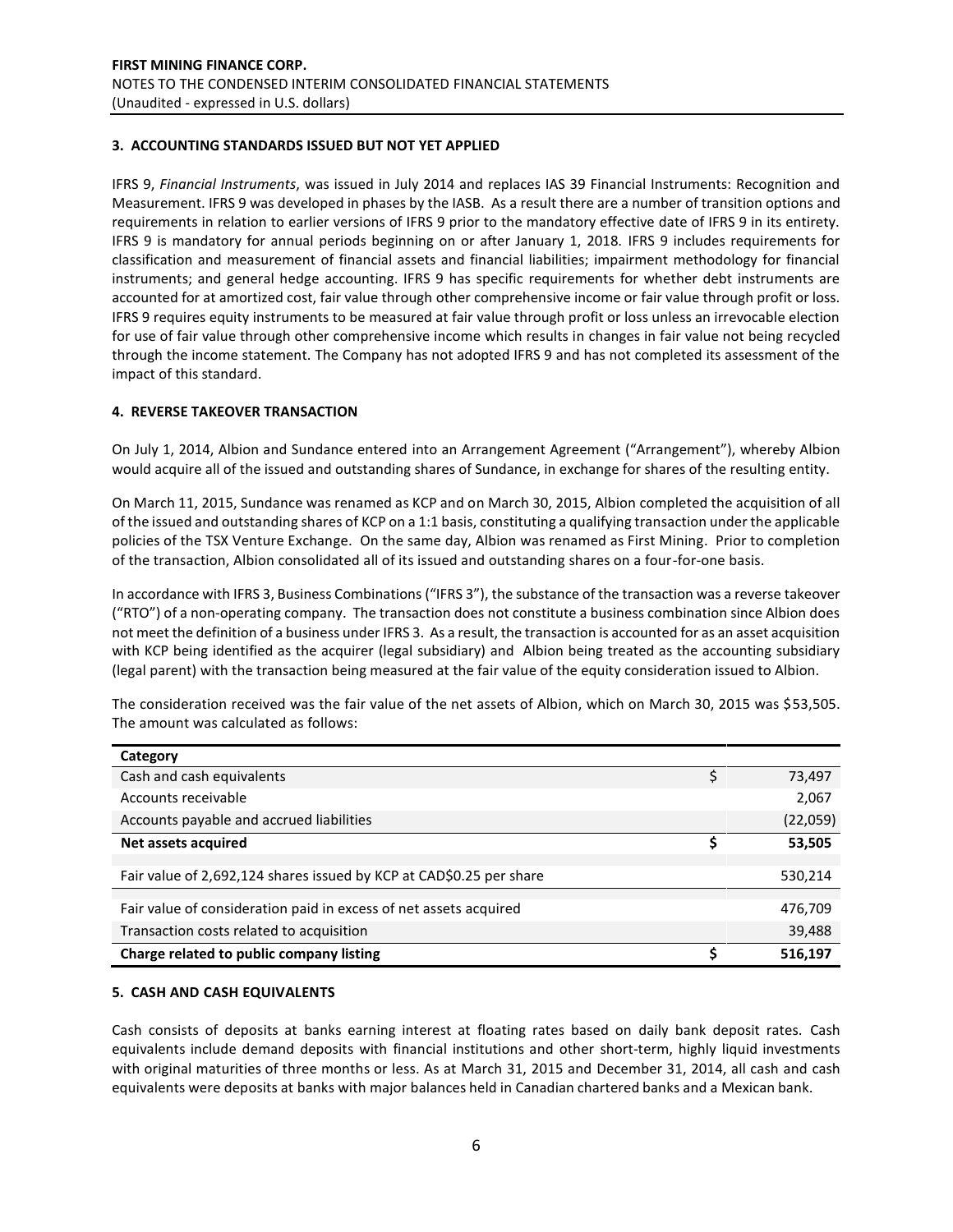#### **6. RESTRICTED CASH**

At December 31, 2014, KCP had received \$2,347,873 (CAD\$2,723,750) in subscription receipts to purchase 10,895,000 common shares of KCP at CAD\$0.25 per share. The subscription receipts were held in escrow until immediately before the completion of the RTO when they were released from escrow.

## **7. RECEIVABLES AND PREPAID EXPENDITURES**

| Category               | <b>March 31, 2015</b> | December 31, 2014 |
|------------------------|-----------------------|-------------------|
| Taxes receivable (GST) | 16.910                | 9,797             |
| Prepaid expenditures   | 38.541                | 25,210            |
| <b>Total</b>           | 55.451                | 35,007            |

#### **8. MARKETABLE SECURITIES**

In March 2015, KCP received 882,968 shares of Paget Minerals Corp. ("Paget") at a fair value of \$0.01 per share as settlement of the agreement on the San Ricardo property (Note 9). As at March 31, 2015 these shares had a fair value of \$8,830.

|              | March 31, 2015 | December 31, 2014        |
|--------------|----------------|--------------------------|
| Paget Shares | 3.830          | $\overline{\phantom{0}}$ |

#### **9. MINERAL PROPERTIES**

As at March 31, 2015 and December 31, 2014, the Company has capitalized the following acquisition, exploration and evaluation costs on its mineral properties:

| <b>Properties</b>  | March 31, 2015  | December 31, 2014 |
|--------------------|-----------------|-------------------|
| Miranda            | \$<br>363,550   | \$<br>345,092     |
| Socorro            | 307,918         | 265,563           |
| San Ricardo        | 328,787         | 290,899           |
| Peñasco Quemado    | 1,894,582       | 1,769,582         |
| La Frazada         | 1,363,605       | 1,362,795         |
| Los Tamales        | 13,906          | 8,579             |
| <b>Puertecitos</b> | 101,533         | 95,631            |
| Pluton             | 627,302         | 582,658           |
| Margaritas         | 62,909          | 58,141            |
| Los Lobos          | 350,431         | 311,446           |
| Other properties   | 175,851         | 107,081           |
| Turquoise Canyon   | 460,202         | 460,202           |
| <b>Total</b>       | \$<br>6,050,576 | \$<br>5,657,669   |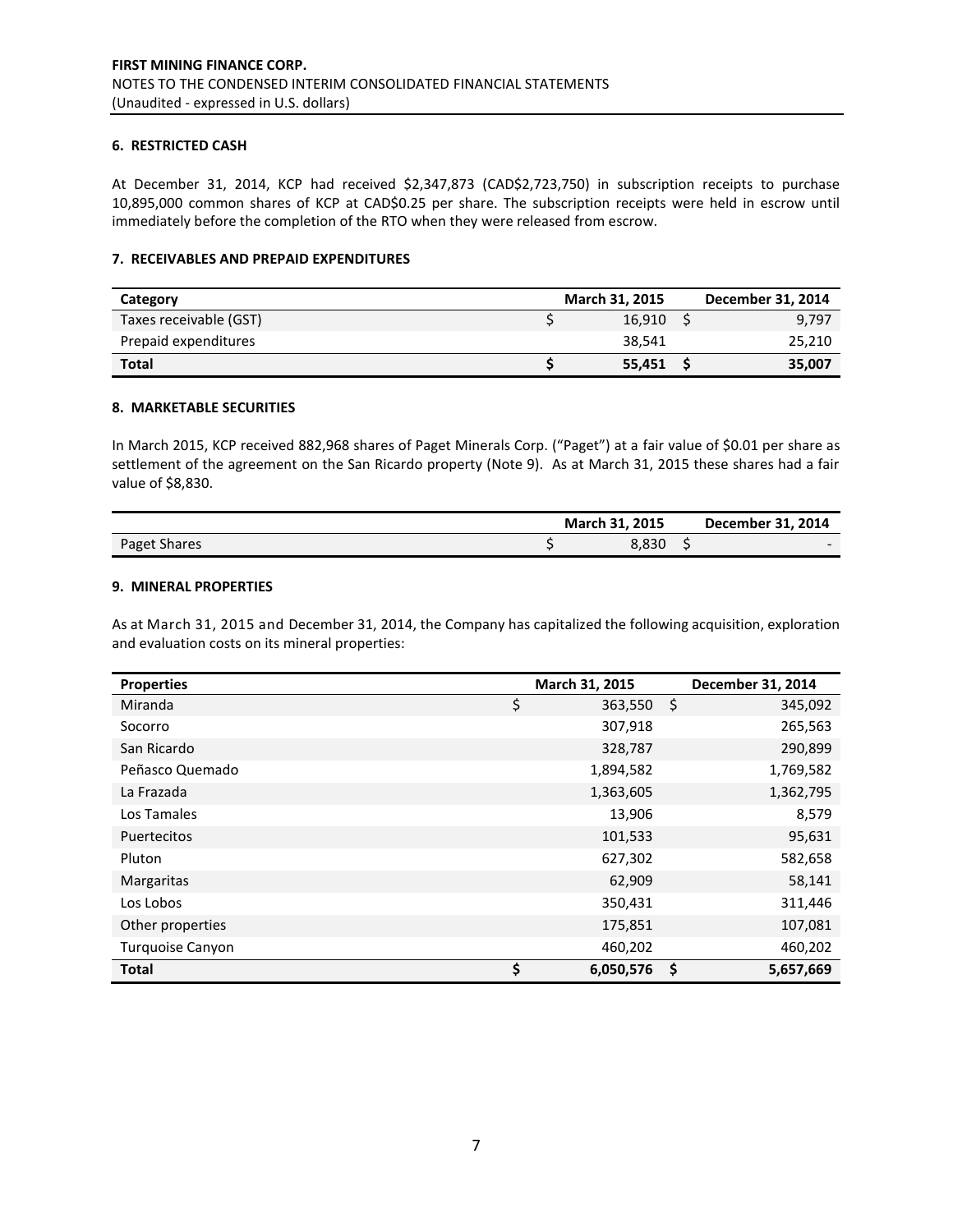# **FIRST MINING FINANCE CORP.** NOTES TO THE CONDENSED INTERIM CONSOLIDATED FINANCIAL STATEMENTS (Unaudited - expressed in U.S. dollars)

# **9. MINERAL PROPERTIES (continued)**

|                                            |         |                |               |             |                 |                         | Mexico        |                  |            |              |                          |                          |                       | <b>USA</b>               |                       |
|--------------------------------------------|---------|----------------|---------------|-------------|-----------------|-------------------------|---------------|------------------|------------|--------------|--------------------------|--------------------------|-----------------------|--------------------------|-----------------------|
|                                            |         |                |               | Peñasco     |                 |                         |               |                  |            |              |                          |                          |                       | Turquoise                |                       |
|                                            | Miranda | Socorro        | San Ricardo   | Quemado     | La Frazada      | Los Tamales Puertecitos |               | Pluton           | Margaritas | Los Lobos    | La Sorpresa              | Others $(1)$             | Total                 | Canyon                   | Total                 |
| Balance December 31, 2013                  | 315,701 | 183.241<br>- 5 | 252,100<br>-S | -S          | $\sim$          | -S<br>$\sim$            | 82,890        | 494,362 \$<br>-S | $\sim$     | $\sim$       | $\sim$<br>-5             | 61,116                   | $$1,389,410$ $$$      |                          | 425,990   \$1,815,400 |
| Acquisition                                |         |                |               | 1,672,036   | 1,361,640       |                         |               |                  | 45,661     | 269,148      | 206,828                  | $\sim$                   | 3,555,313             | $\sim$                   | 3,555,313             |
| Mineral concessions and option payments    | 21,576  | 78,928         | 68,841        | 95,898      | 858             | 10,948                  | 12,444        | 82,208           | 12,480     | 41,274       | 10,829                   | 42,898                   | 479,182               | 34,212                   | 513,394               |
| Geological consulting and lab              | 4,000   | 1,006          | 1,006         |             | $\sim$          | 1,006                   |               | 1,631            |            |              | $\blacksquare$           | $\sim$                   | 8,649                 | $\overline{\phantom{a}}$ | 8,649                 |
| Field supplies and other                   | 719     |                |               |             |                 |                         |               |                  |            |              | $\overline{a}$           | $\overline{\phantom{a}}$ | 719                   | $\overline{\phantom{a}}$ | 719                   |
| Travel and administration                  | 3,096   | 2,388          | 5,388         | 1,648       | 297             | 2,193                   | 297           | 4,457            |            | 1.024        | 3,564                    | 3,067                    | 27,419                |                          | 27,419                |
| Total expenditures                         | 29,391  | 82,322         | 75,235        | 1,769,582   | 1,362,795       | 14,147                  | 12,741        | 88,296           | 58,141     | 311,446      | 221,221                  | 45,965                   | 4,071,282             | 34,212                   | 4,105,494             |
| Write-down of mineral properties           |         |                |               |             |                 |                         |               |                  |            |              | (221, 221)               | $\overline{\phantom{a}}$ | (221, 221)            |                          | (221, 221)            |
| Option payments and expenditures recovered |         |                | (36, 436)     |             |                 | (5, 568)                |               |                  |            |              | $\overline{\phantom{a}}$ | $\overline{\phantom{a}}$ | (42,004)              | $\sim$                   | (42,004)              |
| Balance December 31, 2014                  | 345,092 | 265,563        | 290,899       | \$1,769,582 | $$1,362,795$ \$ | 8,579                   | 95,631        | 582,658          | 58,141     | 311,446 \$   | $\overline{a}$           | 107,081                  | \$5,197,467           | 460,202                  | \$ 5,657,669          |
| Mineral concessions                        | 18,458  | 42,355         | 46,417        | 125,000     | 810             | 5,327                   | 5,902         | 42,885           | 4,768      | 38,985       | $\sim$                   | 68,770                   | 399,677               | $\overline{\phantom{a}}$ | 399,677               |
| Geological consulting and lab              |         |                |               |             |                 |                         |               | 1,458            |            |              |                          | $\overline{\phantom{a}}$ | 1,458                 | $\sim$                   | 1,458                 |
| Travel and administration                  |         |                | 301           |             |                 |                         |               | 301              |            |              | $\overline{\phantom{a}}$ | $\overline{\phantom{a}}$ | 602                   | $\sim$                   | 602                   |
| Total expenditures                         | 18,458  | 42,355         | 46,718        | 125,000     | 810             | 5,327                   | 5,902         | 44,644           | 4,768      | 38,985       | $\sim$                   | 68,770                   | 401,737               | $\overline{\phantom{a}}$ | 401,737               |
| Option payments and expenditures recovered |         |                | (8,830)       |             |                 |                         |               |                  |            |              |                          | $\sim$                   | (8,830)               | $\sim$                   | (8,830)               |
| Balance March 31, 2015                     | 363,550 | 307,918        | 328,787       | \$1,894,582 | \$ 1,363,605    | 13,906<br>- 5           | 101,533<br>-S | 627,302<br>s     | 62,909     | 350,431<br>S | - 5                      |                          | 175,851   \$5,590,374 |                          | 460,202 \$6,050,576   |

(1) Other mineral properties include the Geranio, El Apache, El Roble, Batacosa, Lachatao, Tierritas and Montana Negra properties.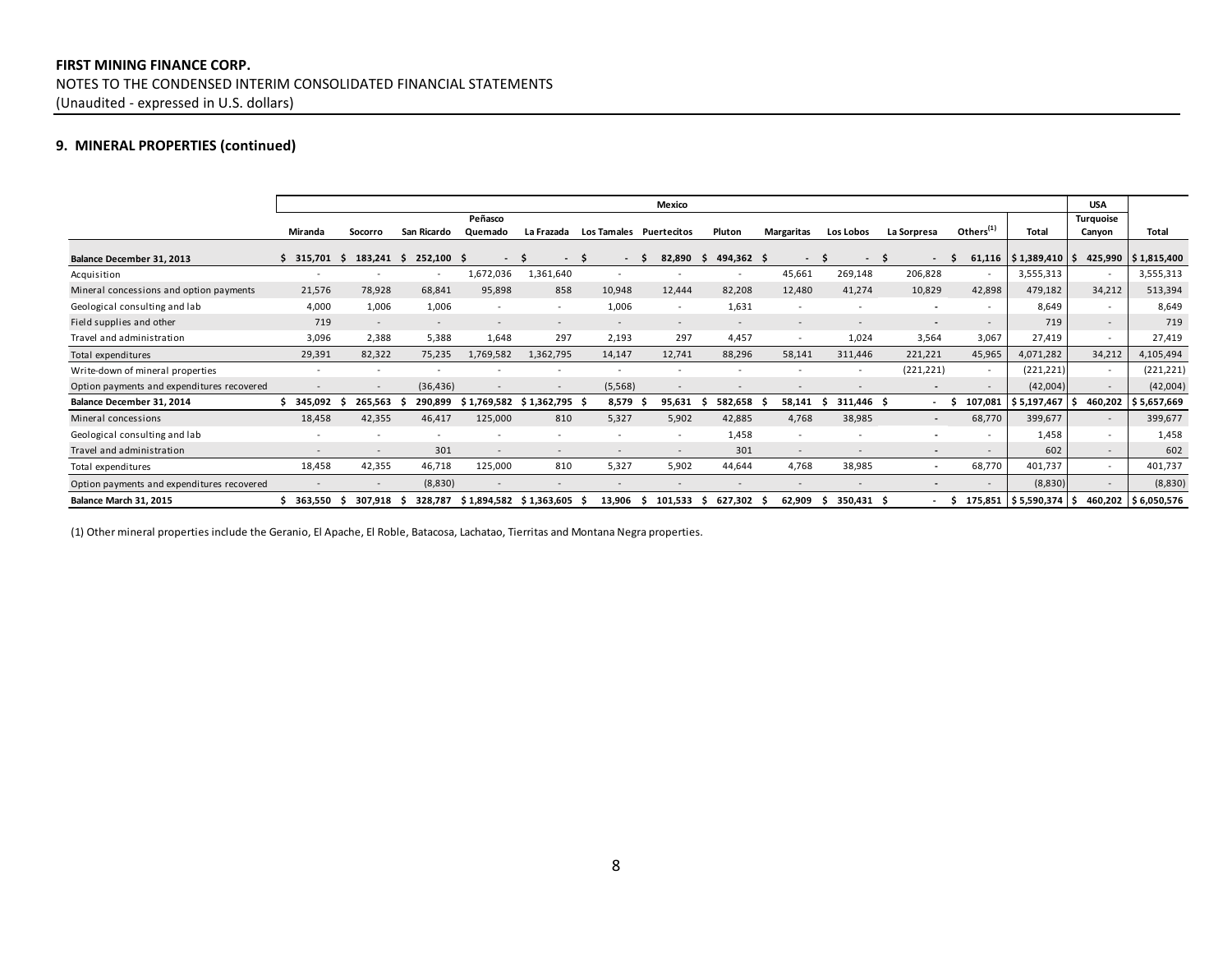## **9. MINERAL PROPERTIES (Continued)**

#### **Miranda, Sonora, Mexico**

The Miranda gold property is comprised of four concessions covering 16,035 hectares in the Sonoran desert, located 60 km west of Caborca and 128 km south of Sonoyta (US border) in the northwestern portion of the State of Sonora.

#### **Socorro, Sonora, Mexico**

In 2011, the Company acquired 100% interests in the Socorro property in Sonora State, Mexico through staking.

#### **San Ricardo, Sonora, Mexico**

The San Ricardo property consists of 37,401 hectares in concessions located in the State of Sonora, Mexico.

The Company had optioned the property to Paget Minerals ("Paget") in 2012, however, in November 2014, Paget provided notice to the Company that it had elected not to incur and fund further work costs for the San Ricardo concessions under the option agreement. In March 2015, the Company received 882,968 shares of Paget at a fair value of CAD\$0.01 per share as settlement of the agreement.

#### **Peñasco Quemado, Sonora, Mexico**

The Peñasco Quemado property is a silver-manganese deposit consisting of 22,998 hectares in eight contiguous mining claims located in north-central State of Sonora, Mexico. The concessions are held through Minera Terra Plata S.A. de C.V., a 100% owned Mexican subsidiary acquired from First Majestic Silver Corp. in July 2014.

#### **La Frazada, Nayarit, Mexico**

The La Frazada property consists of a 299 hectares concession in the State of Nayarit, Mexico. The concession encompasses the past producing La Frazada Silver Mine, located in the historic mining district of 'Real del Zopilote'. The concessions are held through Minera Terra Plata S.A. de C.V., a 100% owned Mexican subsidiary acquired from First Majestic Silver Corp. in July 2014.

#### **Los Tamales, Sonora, Mexico**

In 2010, the Company acquired 100% interests in the Los Tamales property in Sonora State, Mexico through staking.

#### **Puertecitos, Sonora, Mexico**

In 2009, the Company acquired 100% interests in the Puertecitos property in Sonora State, Mexico through staking.

#### **Pluton, Durango, Mexico**

In 2009, the Company entered into an option agreement, which was subsequently amended in January 2015, with Raul Diaz Unzueta ("Diaz"), a related party, to acquire a 100% interest in the Pluton property located in Durango State, Mexico. In order to exercise the option, the Company must make the following option payments and issue the following shares:

- a cash payment of \$30,000 (paid) and 250,000 shares of the Company (issued at a fair value of CAD\$0.35 per share) on execution of the agreement;
- 250,000 shares of the Company on or before May 5, 2010 (issued at a fair value of \$48,705 or \$0.195 per share);
- 500,000 shares of the Company on or before May 5, 2011 (issued at a fair value of \$150,000 or \$0.30 per share); and
- a final payment of \$2,000,000 in cash or shares on or before May 5, 2017.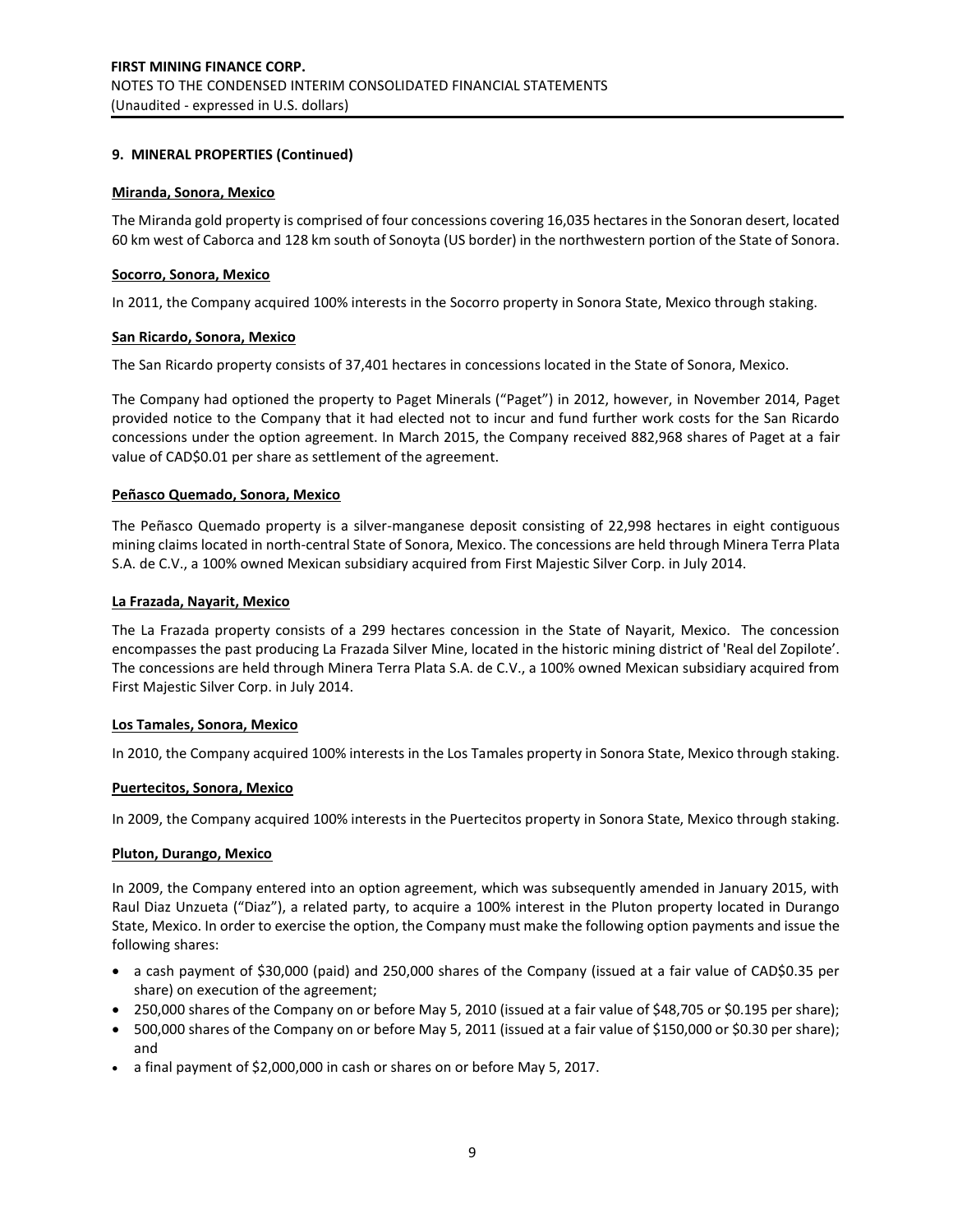## **9. MINERAL PROPERTIES (Continued)**

## **Pluton, Durango, Mexico (Continued)**

The Company is also required to satisfy a work commitment to incur \$900,000 in exploration expenditures as follows:

- $\bullet$  \$200,000 on or before May 5, 2010 (incurred);
- $\bullet$  \$200,000 on or before May 5, 2011 (incurred); and
- \$500,000 on or before May 5, 2017.

## **Margaritas, Durango, Mexico**

The Margaritas property is a 500 hectare property consisting of two mining concessions in the State of Durango, approximately 150 km from the city of Durango. The concessions are held through Impulsora De Proyectos Mineros, S.A. de C.V., a 100% owned Mexican subsidiary acquired from 0924682 B.C. Ltd. ("NumberCo") in July 2014.

#### **Los Lobos, Sonora, Mexico**

The Los Lobos property is located in the Sonora State, Mexico. The Los Lobos property consists of 11,558 hectares. The Los Lobos Silver Project lies along the Sea of Cortez and is approximately 90 km from Puerto Peñasco, the largest major centre in the region. The concessions are held through Minera Terra Plata S.A. de C.V., a 100% owned Mexican subsidiary acquired from First Majestic Silver Corp. in July 2014.

#### **Turquoise Canyon, Nevada, USA**

In 2008, the Company purchased a 100% interest in the Turquoise Canyon property located in north central Nevada, USA for aggregate cash payments of \$115,630. In connection with this transaction, the Company issued 50,000 units with a fair value of \$17,678 as payment of finder's fees.

#### **10. EQUIPMENT**

|                                 | <b>Furniture &amp;</b> |    | <b>Office</b>  |      | <b>Field</b> |     | <b>Vehicles</b> |    | <b>Total</b> |
|---------------------------------|------------------------|----|----------------|------|--------------|-----|-----------------|----|--------------|
|                                 | <b>Fixtures</b>        |    | Equipment      |      | Equipment    |     |                 |    |              |
| Cost                            |                        |    |                |      |              |     |                 |    |              |
| As at December 31, 2013         | \$<br>3,016            | S  | 40,580         | Ś    | 15,989       | Ś.  | 23,500          | Ś  | 83,085       |
| Reclassification                | $\qquad \qquad$        |    |                |      | 3,145        |     | (3, 145)        |    |              |
| As at December 31, 2014         | 3,016                  |    | 40,580         |      | 19,134       |     | 20,355          |    | 83,085       |
| As at March 31, 2015            | 3,016                  |    | 40,580         |      | 19,134       |     | 20,355          |    | 83,085       |
| <b>Accumulated Amortization</b> |                        |    |                |      |              |     |                 |    |              |
| As at December 31, 2013         | 2,619                  |    | 39,333         |      | 15,856       |     | 12,131          |    | 69,939       |
| Depreciation and amortization   | 260                    |    | 1,247          |      | 1,755        |     | 4,698           |    | 7,960        |
| As at December 31, 2014         | 2,879                  |    | 40,580         |      | 17,611       |     | 16,829          |    | 77,899       |
| Depreciation and amortization   | 26                     |    |                |      | 311          |     | 1,176           |    | 1,513        |
| As at March 31, 2015            | 2,905                  |    | 40,580         |      | 17,922       |     | 18,005          |    | 79,412       |
| Net book value                  |                        |    |                |      |              |     |                 |    |              |
| As at December 31, 2014         | \$<br>137              | Ŝ. |                | - \$ | 1,523        | - S | 3,526           | \$ | 5,186        |
| As at March 31, 2015            | \$<br>111              | Ś  | $\blacksquare$ | \$   | 1,212        |     | 2,350           | \$ | 3,673        |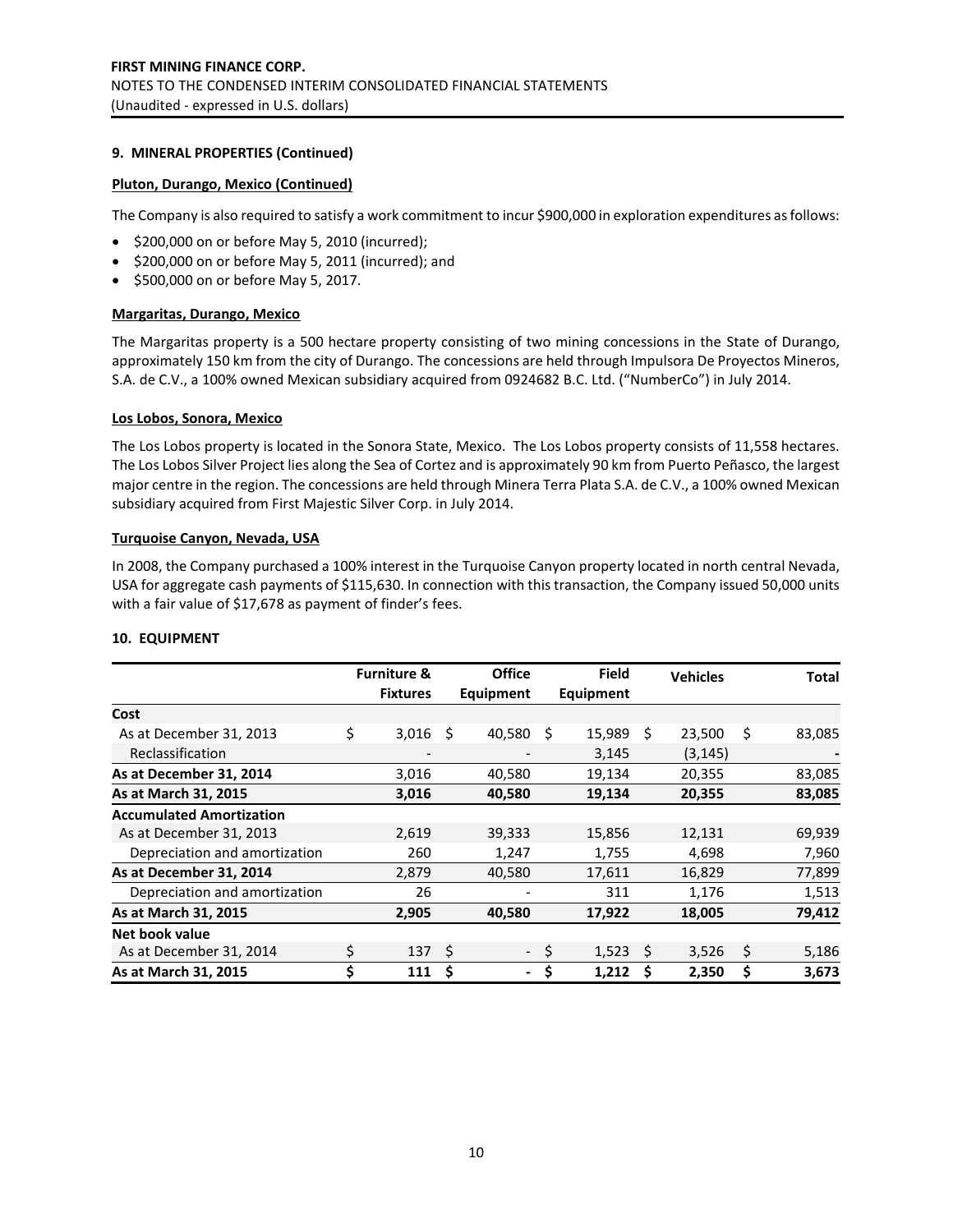## **11. VALUE ADDED TAX**

Value added tax consists of refundable tax credits incurred in Mexico and has been recorded as a long term asset. Although the Company has been successful in applying and receiving refunds in the past from the Government of Mexico, there is no guarantee this will continue and, as such, refundable tax credits are included as a non-current asset. As at March 31, 2015 and December 31, 2014, all value added tax balances were due from Mexico and are deemed 100% recoverable.

## **12. ACCOUNTS PAYABLE AND ACCRUED LIABILITIES**

The Company's accounts payable and accrued liabilities consist of the following:

|                                  | <b>March 31, 2015</b> | December 31, 2014 |
|----------------------------------|-----------------------|-------------------|
| Accounts payable                 | 220.414 S             | 913,486           |
| Accrued property tax liabilities | 112,739               | 112,739           |
| Other accrued liabilities        | 51,842                | 70,297            |
| <b>Total</b>                     | 384,995               | 1,096,522         |

Accrued property tax liabilities represents holding costs on the Company's Mexico properties.

## **13. LOANS PAYABLE**

In 2013 and 2014, the Company issued promissory notes for a total of \$500,000 to First Majestic Silver Corp. ("First Majestic"), a related party. The promissory notes carry an interest rate of 9% per annum and are repayable 30 days following the date First Majestic demands repayment.

In January 2015, the Company issued an additional \$500,000 promissory note to First Majestic, which carries the same terms as previous promissory notes.

As at the date of approval of these condensed interim consolidated financial statements, the lender has not demanded repayment.

A summary of the changes in the promissory notes are as follows:

|                                 | Promissory   |
|---------------------------------|--------------|
|                                 | <b>Notes</b> |
| Balance as at December 31, 2014 | 539,686      |
| Proceeds                        | 500,000      |
| Interest                        | 19,726       |
| Balance as at March 31, 2015    | 1,059,412    |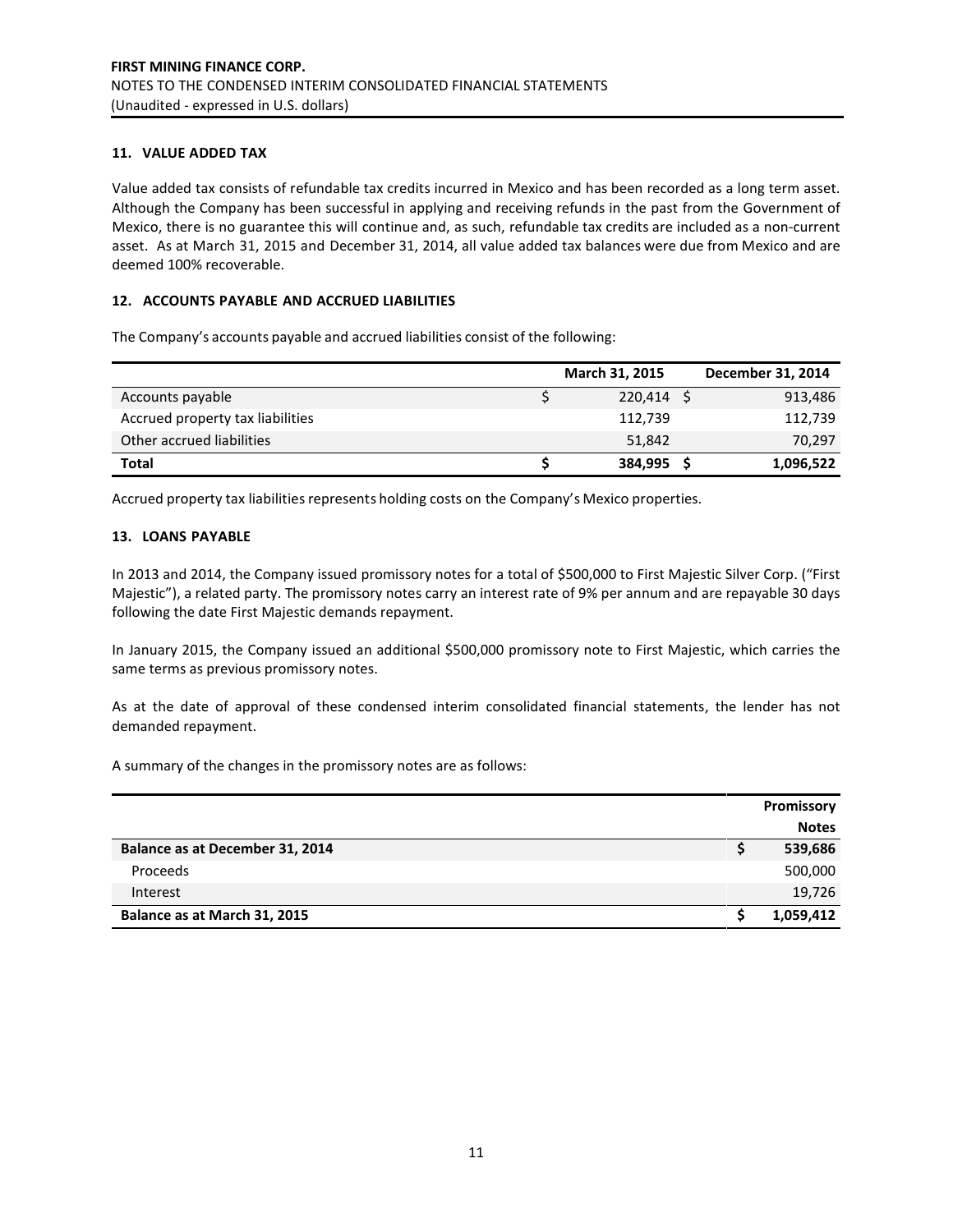## **14. SHARE CAPITAL**

## **a) Authorized**

The Company can issue an unlimited number of common shares with no par value and an unlimited number of preferred shares with no par value. No preferred shares have been issued as at March 31, 2015 and December 31, 2014.

## **b) Issued**

During the three months ended March 31, 2015, the Company:

- completed a \$3,958,825 (CAD\$5,024,965) private placement by issuing 12,562,412 common shares at CAD\$0.40 per share;
- issued 10,895,000 shares at a fair value of \$2,347,873 (CAD\$2,723,750) on conversion of subscription receipts at a price of CAD\$0.25 per share (see Note 5);
- issued 2,692,124 shares at a fair value of \$530,214 (CAD\$673,031) at a fair value of CAD\$0.25 per share in the RTO transaction (see Note 4);
- issued 1,533,185 common shares for the settlement of debt in the amount of \$419,421. The common shares issued were recorded at a fair value of \$341,985 or CAD\$0.25 per share, resulting in a gain on debt settlement of \$77,436.

There were a total of 7,332,273 common shares of the Company held in escrow under the Escrow Value Security Agreement dated March 30, 2015, on the completion of the RTO. Under this agreement, 10% of the shares were released immediately and 15% will be released every six months thereafter with the final release being on March 30, 2018. As at March 31, 2015, there were 6,599,047 common shares of the Company held in escrow (December 31, 2014 – nil).

There were a total of 1,369,500 common shares of the Company held in escrow under the CPC Escrow Agreement dated August 2, 2005. At completion of the RTO, 10% of the shares were released and 15% will be released every six months thereafter with the final release being March 30, 2018. As at March 31, 2015 there were 1,232,550 common shares of the Company held in escrow (December 31, 2014 – 1,369,500 based on 4:1 rollback).

During the three months ended March 31, 2014, the Company did not issue any shares.

## **c) Warrants**

The Company's warrants outstanding as at March 31, 2015 and December 31, 2014 and the changes for the periods then ended are as follows:

|                                 | <b>Number</b> | <b>Weighted Average</b>       |
|---------------------------------|---------------|-------------------------------|
|                                 |               | <b>Exercise Price (CAD\$)</b> |
| Balance as at December 31, 2013 | 2,423,281 \$  | 0.30                          |
| Expired                         | (2,423,281)   | 0.30                          |
| Balance as at December 31, 2014 | $\sim$        |                               |
| Issued                          | 623,925       | 0.40                          |
| Balance as at March 31, 2015    | 623,925       | 0.40                          |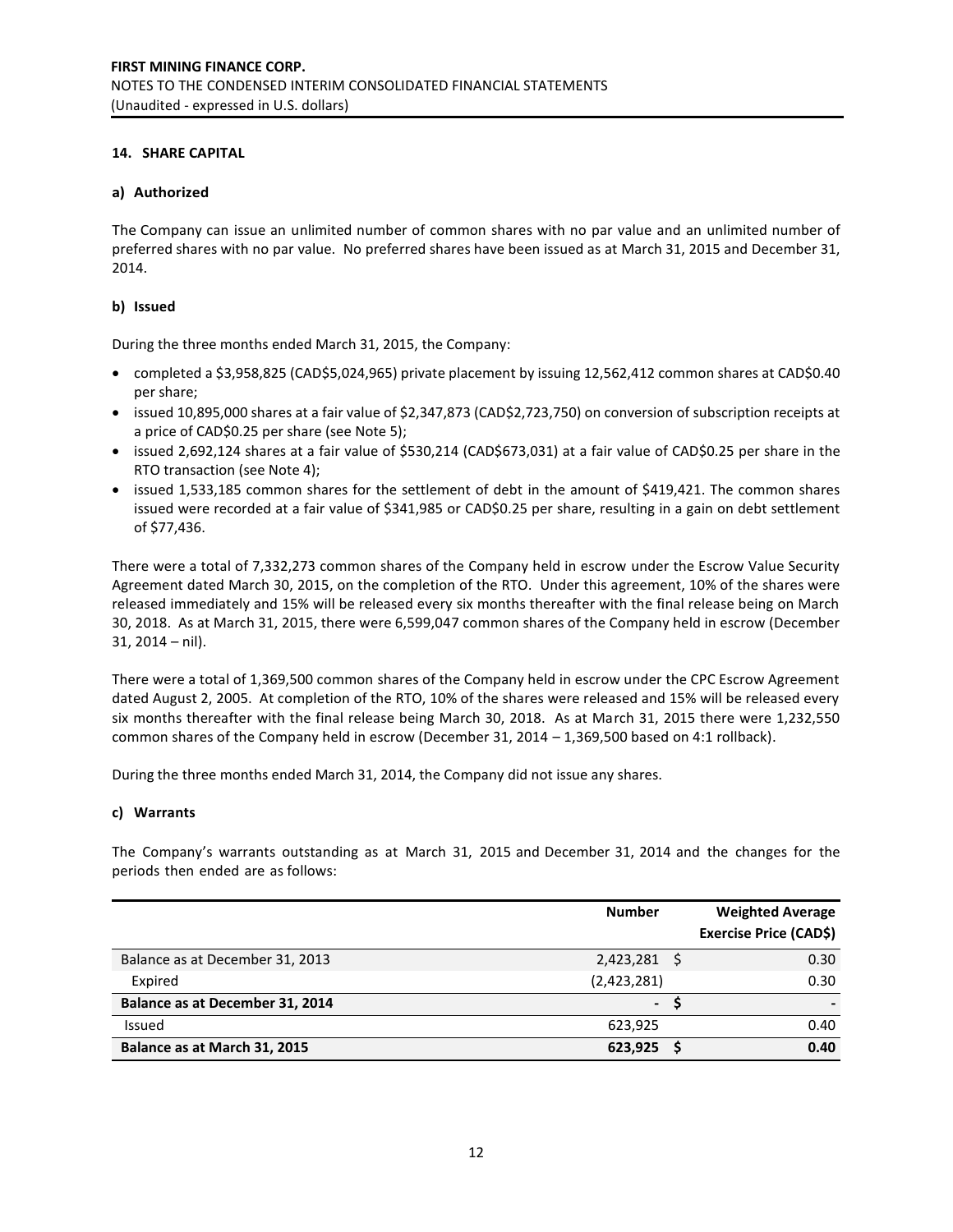## **14. SHARE CAPITAL (continued)**

## **c) Warrants (continued)**

The following table summarizes information about the warrants as at March 31, 2015:

| <b>Exercise Price Per Share</b> | <b>Number of Warrants</b> | <b>Weighted Average</b>       | <b>Expiry Date</b> |
|---------------------------------|---------------------------|-------------------------------|--------------------|
| (CAD\$)                         | Outstanding               | <b>Remaining Life (Years)</b> |                    |
| \$0.40                          | 623,925                   | 1.5                           | September 30, 2016 |

Warrants with a fair value of \$83,464 were issued to the agents and other finders for their services in connection with the private placement completed on March 30, 2015. The Black-Scholes Pricing Model was used to estimate the fair value of warrants using the following assumptions:

| Date Granted                    | March 30, 2015 |
|---------------------------------|----------------|
| Number of warrants granted      | 623,925        |
| Risk-free interest rate         | 0.78%          |
| Expected dividend yield         | Nil            |
| Expected share price volatility | 90.43%         |
| Expected warrant life in years  | 15             |

The related expense was treated as a share-issuance cost.

## **d) Options**

The Company has adopted a stock option plan that allows for the issuance of up to 10% of the issued and outstanding shares as incentive stock options to directors, officers, employees and consultants to the Company. The Stock Option Plan limits the number of stock options which may be granted to any one individual to not more than 5% of the total issued shares of the Company in any 12 month period. The number of options granted to any one consultant or a person employed to provide investor relations activities in any 12 month period must not exceed 2% of the total issued shares of the Company. As well, stock options granted under the Stock Option Plan may be subject to vesting provisions as determined by the Board of Directors. All options granted and outstanding are fully vested and exercisable.

As part of the Arrangement (Note 4), all stock options of the Company prior to the RTO were cancelled effective July 1, 2014.

The Company granted the following options to directors and officers during the period ended March 31, 2015:

|                                 | <b>Number</b> | <b>Weighted Average</b>       |
|---------------------------------|---------------|-------------------------------|
|                                 |               | <b>Exercise Price (CAD\$)</b> |
| Balance as at December 31, 2014 | - S           |                               |
| Issued                          | 2,550,000     | 0.40                          |
| Balance as at March 31, 2015    | 2,550,000     | 0.40                          |

These options vested immediately and the total share-based payment expense recorded during the period ended March 31, 2015 was \$549,985.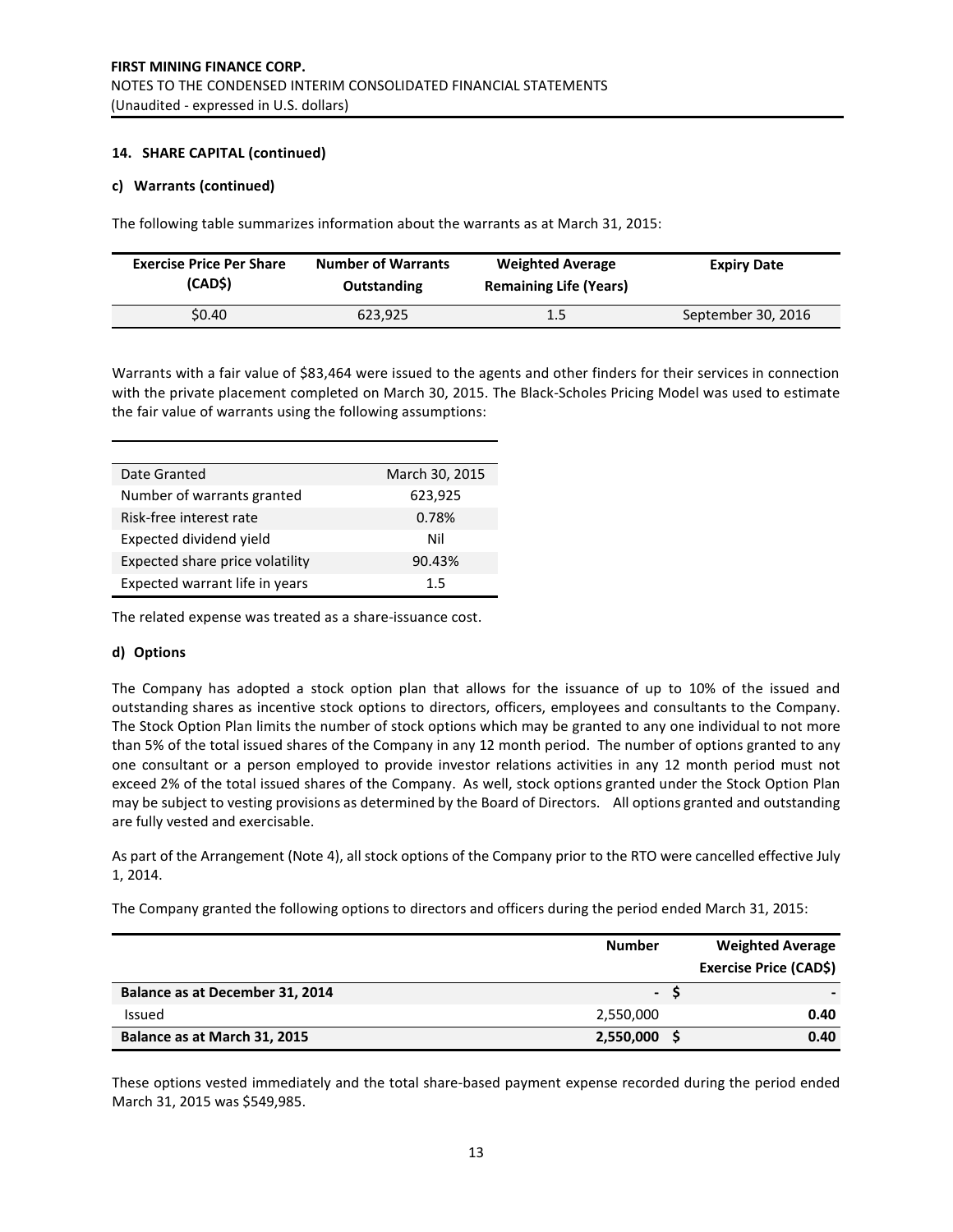## **14. SHARE CAPITAL (continued)**

## **d) Options (continued)**

The following table summarizes information about the options as at March 31, 2015:

| <b>Exercise Price Per</b> | <b>Number of Warrants</b> | <b>Weighted Average</b>       | <b>Number of Options</b> | <b>Expiry Date</b> |
|---------------------------|---------------------------|-------------------------------|--------------------------|--------------------|
| Share (CAD\$)             | Outstanding               | <b>Remaining Life (Years)</b> | Exercisable              |                    |
| \$0.40                    | 2,550,000                 | 5.0                           | 2,550,000                | March 30, 2020     |

The Black-Scholes Pricing Model was used to estimate the fair value of options using the following assumptions:

| Date Granted                    | March 30, 2015 |
|---------------------------------|----------------|
| Number of options granted       | 2,550,000      |
| Risk-free interest rate         | 1.38%          |
| Expected dividend yield         | Nil            |
| Expected share price volatility | 87.67%         |
| Expected option life in years   | 5 በ            |

#### **e) Nature and purpose of equity and reserves**

The reserves recorded in equity on the Company's Condensed Interim Consolidated Statement of Financial Position include 'Share-based payment reserve' and 'Accumulated deficit'.

'Share-based payment reserve' is used to recognize the value of stock option grants and non-derivative share purchase warrants prior to exercise.

'Accumulated deficit' is used to record the Company's change in deficit from earnings from period to period.

## **15. SEGMENTED INFORMATION**

The Company operatesin a single reportable operating segment, being exploration and development of exploration and evaluation assets. The Company has exploration and evaluation assets located geographically as follows:

|        | <b>March 31, 2015</b> | December 31, 2014 |
|--------|-----------------------|-------------------|
| Mexico | $5,590,374$ \$        | 5,197,467         |
| USA    | 460.202               | 460,202           |
|        | $6,050,576$ \$        | 5,657,669         |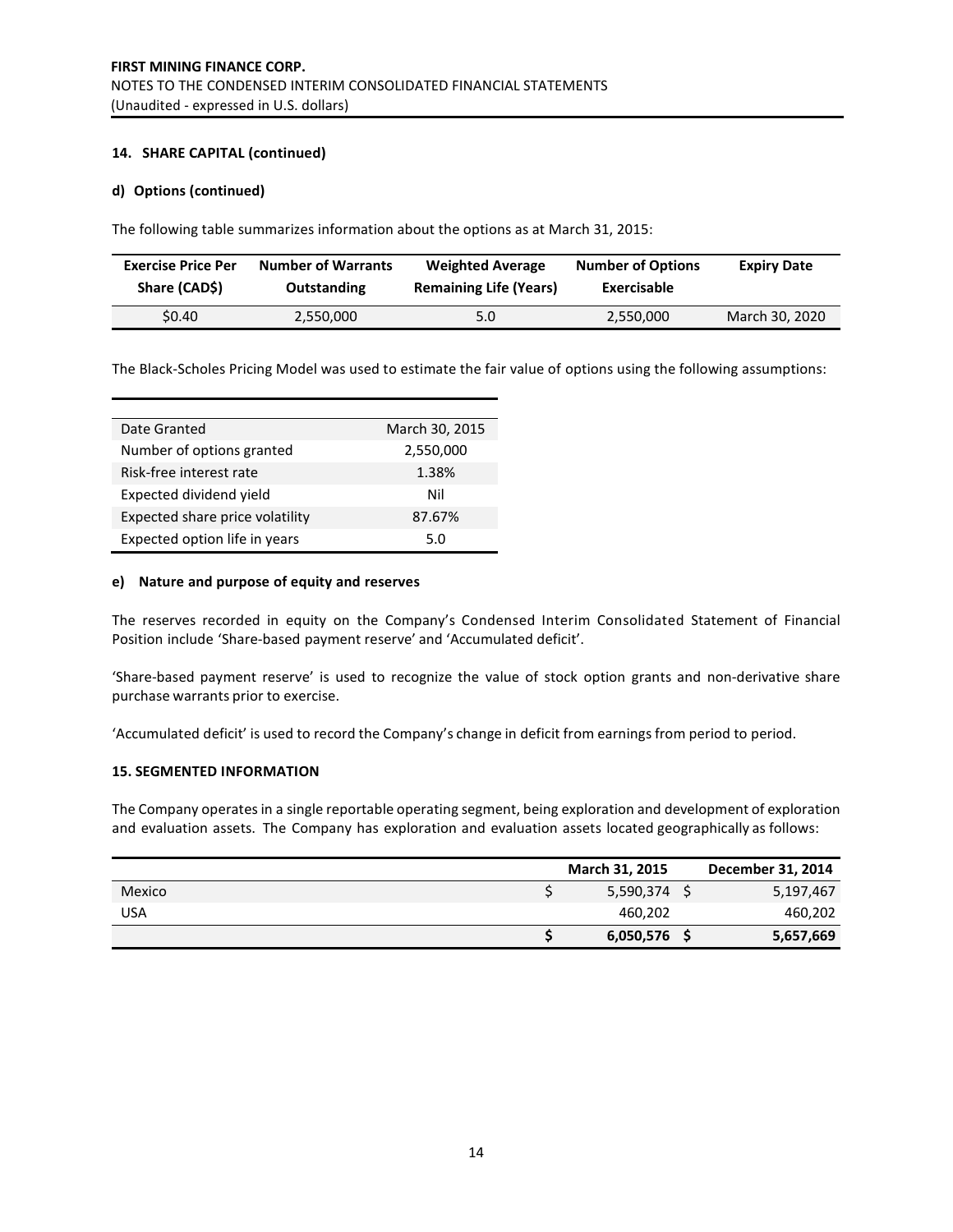## **16. RELATED PARTY TRANSACTIONS**

The Company's related parties consist of the Company's officers and directors, and companies associated with them, and a legal firm in which a former director of the Company is a partner. The Company incurred the following expenditures during the three months ended March 31, 2015 and 2014 that were provided to the Company's key management personnel, including the Chief Executive Officer, Chief Financial Officer and Directors:

| Service or Item for the three months ended | March 31, 2015 | March 31, 2014 |
|--------------------------------------------|----------------|----------------|
| Administration and office                  | 15.000         |                |
| Salaries, consulting, and director fees    | 17.667         | 36,000         |
| Share-based payments                       | 549.985        |                |
| <b>Total</b>                               | 582,652        | 36,000         |

The accounts payable and accrued liabilities for the period ended March 31, 2015 and December 31, 2014 include:

| <b>Related Party Liabilities</b> | <b>Balance Sheet Item</b>                | March 31, 2015 | December 31, 2014 |
|----------------------------------|------------------------------------------|----------------|-------------------|
| Amounts due to:                  |                                          |                |                   |
| First Majestic Silver Corp.      | Promissory notes                         | $1,059,412$ \$ | 539,686           |
| First Majestic Silver Corp.      | Accounts payable and accrued liabilities | 48.675         | 30,000            |
| Directors and Officers           | Accounts payable and accrued liabilities | 45.805         | 364,839           |
| <b>Total</b>                     |                                          | 1,153,892 \$   | 934,525           |

Prior to July 1, 2014, Seabord Services Corp. ("Seabord") was a management services company which provided a Chief Financial Officer ("CFO"), a Corporate Secretary, accounting staff, administration staff and office space to the Company. Under this arrangement, the CFO and the Corporate Secretary are employees of Seabord and were not paid directly by the Company. For the three months ended March 31, 2015, the Company paid or accrued \$nil (March 31, 2014 - \$21,509) to Seabord. Seabord ceased to be a related party on July 1, 2014 after termination of their services agreement.

For the three months ended March 31, 2015, the Company paid or accrued \$nil (March 31, 2014 - \$1,121) in legal fees to a firm in which a former director is a partner (no fees were paid directly to such director). The law firm ceased to be a related party on July 1, 2014 after resignation of the related director.

Amounts due to directors or officers or companies associated with them are included in accounts payable and accrued liabilities on the Company's consolidated balance sheet and are non-interest bearing with no specific terms of repayment.

#### **17. SUPPLEMENTAL CASH FLOW INFORMATION**

During the three months ended March 31, 2015, the significant non-cash investing and financing transactions were as follows:

- a) 10,895,000 subscription receipts were converted into common shares with a value of \$2,347,873 (see Note 6);
- b) Issued 1,533,185 common shares for settlement of \$341,985 in debt (see Note 14 (b));
- c) Paid or accrued \$nil for income taxes.

During the three months ended March 31, 2014, the significant non-cash investing and financing transactions were as follows:

d) Paid or accrued \$nil for income taxes.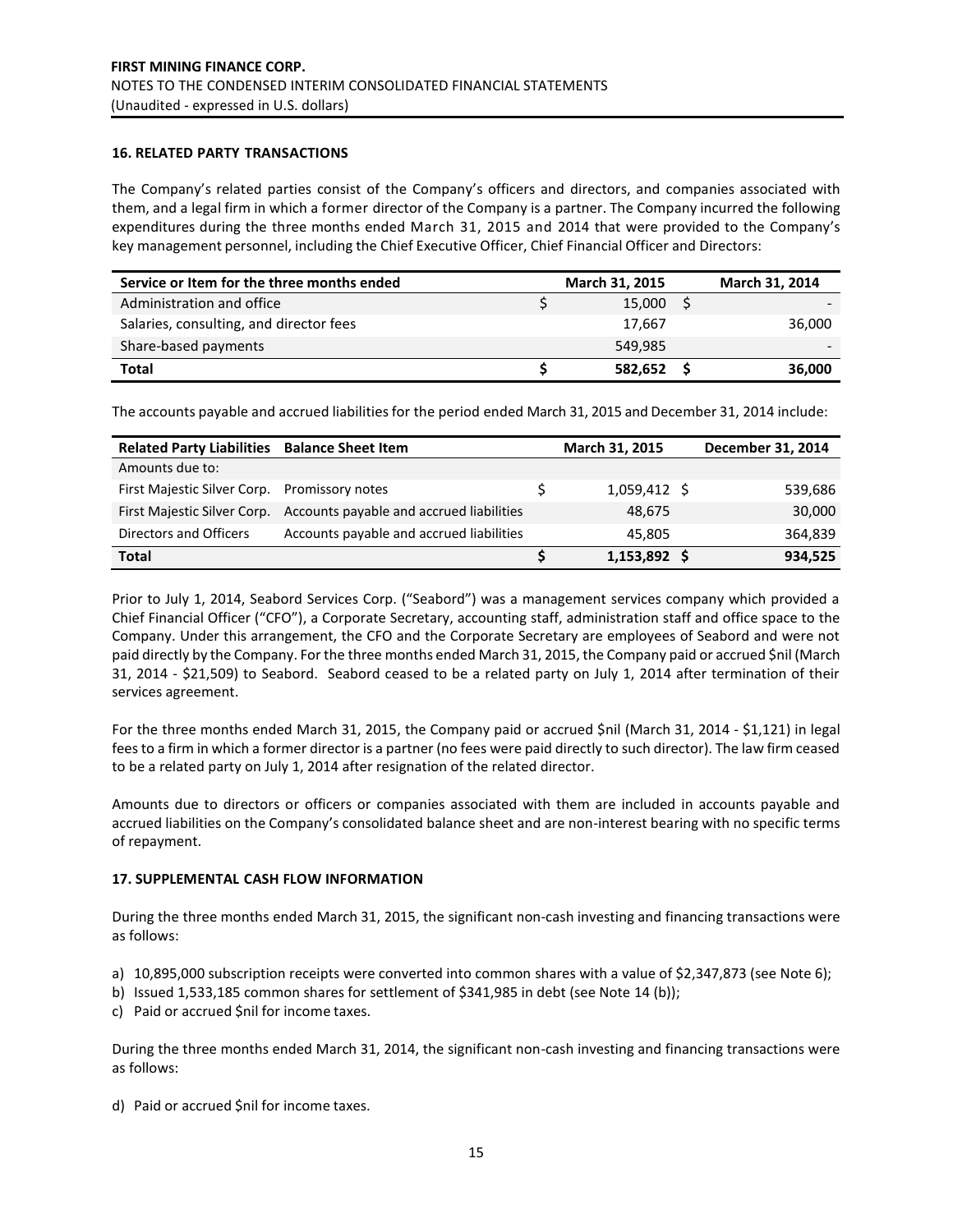## **18. FINANCIAL AND CAPITAL RISK MANAGEMENT**

The Company thoroughly examines the various financial instruments and risks to which it is exposed and assesses the impact and likelihood of those risks. These risks include foreign currency risk, interest rate risk, credit risk and liquidity risk. Where material, these risks are reviewed and monitored by the Board of Directors.

The Board of Directors has overall responsibility for the determination of the Company's risk management objectives and policies. The overall objective of the Board is to set policies that seek to reduce risk as far as possible without unduly affecting the Company's competitiveness and flexibility.

There have been no substantive changes in the Company's exposure to financial instrument risks, its objectives, policies and processes for managing those risks or the methods used to measure them from previous periods unless otherwise stated in the note.

#### **a) Market Risk**

Market risk is the risk that the fair value of future cash flows of a financial instrument will fluctuate due to changes in market prices. Market prices are comprised of four types of risk: foreign currency risk, interest rate risk, commodity price risk and equity price risk.

## *Foreign Currency Risk*

The Company is exposed to the financial risk related to the fluctuation of foreign exchange rates. The Company operates in Canada, the United States, and Mexico and a portion of the Company's expenses are incurred in Canadian dollars ("CAD") and Mexican Pesos ("MXN"). A significant change in the currency exchange rates between the US dollar relative to the CAD and MXN could have an effect on the Company's results of operations, financial position or cash flows. The Company has not hedged its exposure to currency fluctuations.

As at March 31, 2015, the Company is exposed to currency risk on the following assets and liabilities denominated in CAD and MXN. The sensitivity of the Company's net earnings due to changes in the exchange rate between the CAD and MXN against the US dollar is included in the table below:

|                                          | <b>CAD Amount</b> |   | <b>MXN Amount</b> | Total      |
|------------------------------------------|-------------------|---|-------------------|------------|
| Cash and cash equivalents                | 5,262,822         | Ś | 5,710             | 5,268,532  |
| Receivables and prepaid expenditures     | 26.685            |   | 26,699            | 53,384     |
| Value added tax receivable               |                   |   | 148,944           | 148,944    |
| Accounts payable and accrued liabilities | (168, 586)        |   | (113, 919)        | (282, 505) |
| Net exposure                             | 5,120,921         | Ŝ | 67.434            | 5,188,355  |
| Effect of +/- 10% change in currency     | 512.092           | S | 6,743             |            |

#### *Interest Rate Risk*

Interest rate risk is the risk that future cash flows will fluctuate as a result of changes in market interest rates. The Company does not have any borrowings that are subject to fluctuations in market interest rate. Interest rate risk is limited to potential decreases on the interest rate offered on cash and cash equivalents held with chartered Canadian financial institutions. The Company considers this risk to be immaterial.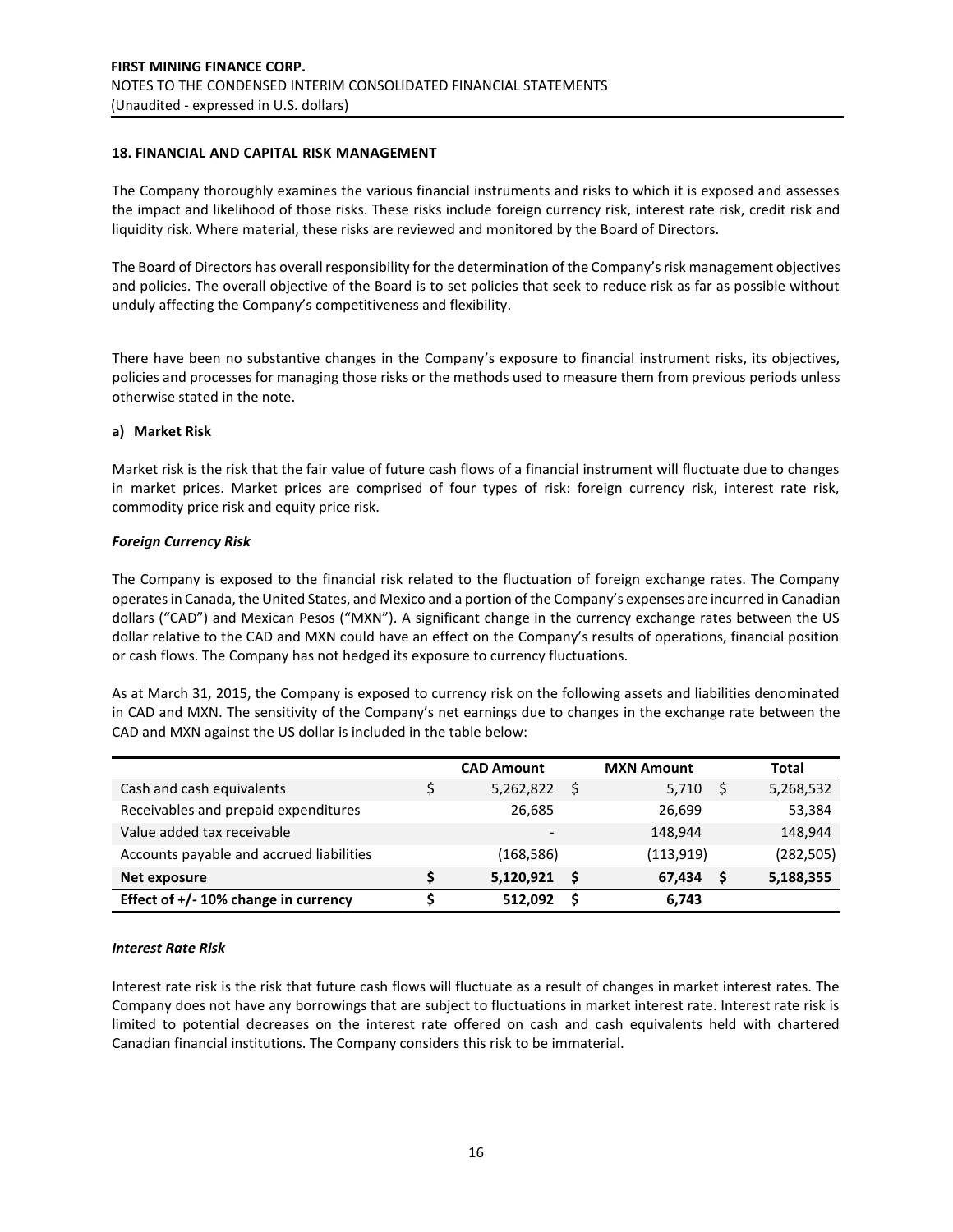## **18. FINANCIAL AND CAPITAL RISK MANAGEMENT (continued)**

## **b) Credit Risk**

Credit risk is the risk of financial loss to the Company if a customer or counterparty to a financial instrument fails to meet its contractual obligations. Financial instruments which are potentially subject to credit risk for the Company consist primarily of cash and cash equivalents, receivables and value added tax receivables. The Company considers credit risk with respect to its cash and cash equivalents and receivables to be immaterial as cash and cash equivalents are mainly held through large Canadian financial institutions and receivables are comprised mainly of input tax credits due from the Canadian government. The Company is exposed to credit risk related to value added tax collectible from the government of Mexico. The balance is expected to be recoverable in full, however due to the tax rules and the complex collection process, a significant portion of the asset is classified as non-current until the recovery claim is approved by the tax authorities.

## **c) Liquidity Risk**

Liquidity risk is the risk that the Company will not be able to meet its financial obligations as they become due. The Company's policy is to ensure that it will have sufficient cash to allow it to meet its liabilities when they become due, under both normal and stressed conditions, without incurring unacceptable losses or risking damage to the Company's reputation. As at March 31, 2015, the Company has outstanding trade payables and accrued liabilities of \$384,995, which are generally payable within 12 months, and loans payable of \$1,059,412 which are repayable on demand by the lender.

Typically, the Company ensures that it has sufficient cash on hand to meet expected operational expenses for a period of 90 days. The Company monitors its risk of shortage of funds by monitoring the maturity dates of existing trade and other accounts payable, which are generally due within 90 days or less. Further, the Company utilizes authorizations for expenditures on exploration projects to further manage expenditures.

## **d) Capital Risk Management**

The Company's objectives when managing capital are to safeguard the Company's ability to continue as a going concern in order to pursue the development of its mineral properties. The Company relies mainly on equity issuances to raise new capital and on entering into joint venture agreements on certain properties which enables it to conserve capital and to reduce risk. In the management of capital, the Company includes the components of shareholders' equity as well as cash. The Company prepares annual estimates of exploration and administrative expenditures and monitors actual expenditures compared to the estimates to ensure that there is sufficient capital on hand to meet ongoing obligations. The Company's investment policy is to invest its cash in savings accounts or highly liquid shortterm deposits with terms of one year or less and which can be liquidated after thirty days without interest penalty.

The Company is not exposed to any externally imposed capital requirements, nor were there changes in the Company's approach to capital management during the year.

## **19. FAIR VALUE**

Fair values have been determined for measurement and/or disclosure purposes based on the following methods. When applicable, further information about the assumptions made in determining fair values is disclosed in the notes specific to that asset or liability.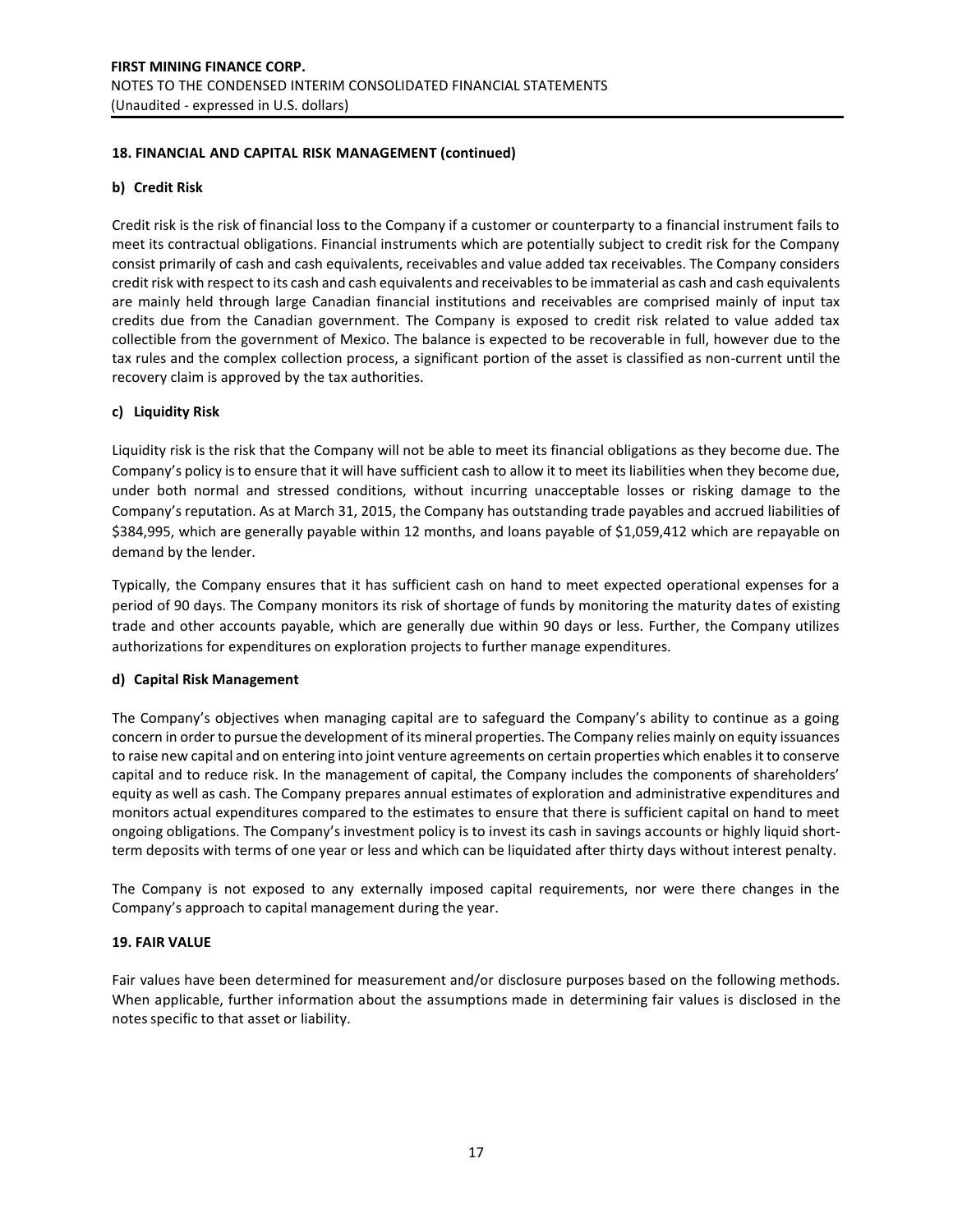## **19. FAIR VALUE (continued)**

The Company characterizes inputs used in determining fair value using a hierarchy that prioritizes inputs depending on the degree to which they are observable. The three levels of the fair value hierarchy are as follows:

- Level 1: fair value measurements are those derived from quoted prices (unadjusted) in active markets for identical assets or liabilities;
- Level 2: fair value measurements are those derived from inputs other than quoted prices included within level 1 that are observable for the asset or liability, either directly (i.e. as prices) or indirectly (i.e. derived from prices); and
- Level 3: fair value measurements are those derived from valuation techniques that include inputs for the asset or liability that are not based on observable marker data (unobservable inputs).

The carrying value of cash and cash equivalents, accounts payable and accrued liabilities, and loans payable approximated their fair value because of the short-term nature of these instruments. The carrying value of marketable securities was based on the quoted market prices of the shares as at March 31, 2015 and is therefore considered to be Level 1.

## **20. SUBSEQUENT EVENTS**

Subsequent to March 31, 2015, the Company entered into a definitive arrangement agreement (the "Arrangement Agreement") with Coastal Gold Corp. ("Coastal") under which the Company will acquire all of the outstanding common shares of Coastal on the basis of 0.1625 common shares in the capital of First Mining for each Coastal common share by way of a plan of arrangement under the *Business Corporations Act* (Ontario) (the "Transaction"). The Transaction will be conducted by way of a court-approved plan of arrangement, resulting in Coastal becoming a wholly-owned subsidiary of First Mining.

All options of Coastal outstanding immediately prior to closing of the Transaction will, following closing and subject to regulatory approval, be exercisable for that number of common shares of First Mining using the same exchange ratio applicable to the Coastal common shares under the Transaction, with corresponding adjustment to the exercise price on the basis of such exchange ratio.

The parties have also entered into a loan agreement whereby First Mining has advanced to Coastal CAD\$950,000 (the "Loan") in order to allow Coastal to pay the termination fee payable under a previous agreement (the "Sulliden Agreement") with Sulliden Mining Capital Inc. ("Sulliden"), to repay the loan previously advanced by Sulliden to Coastal and to pay Coastal's expenses in connection with the Transaction and the Sulliden Agreement. The Loan will accrue interest at the rate of 8% per annum and mature on the earlier of: (a) the completion of the Transaction; (b) termination of the Arrangement Agreement; and (c) the date that is six months following the date of the Loan. Subject to the approval of the TSX Venture Exchange, in certain circumstances the outstanding principal amount of the Loan together with all accrued and unpaid interest thereon may be converted into Coastal common shares.

The Transaction is subject to customary conditions, including:

- Approval by a minimum of 66⅔% of the votes cast by Coastal shareholders represented in person or by proxy at a special meeting of shareholders, as well as approval by a majority vote that will exclude the votes of certain related parties of Coastal;
- Approval/acceptance of the court and the TSX Venture Exchange of the Transaction;
- Coastal shareholders holding collectively not more than 25% of the outstanding common shares of Coastal having exercised their dissent rights; and
- No material adverse change having occurred.